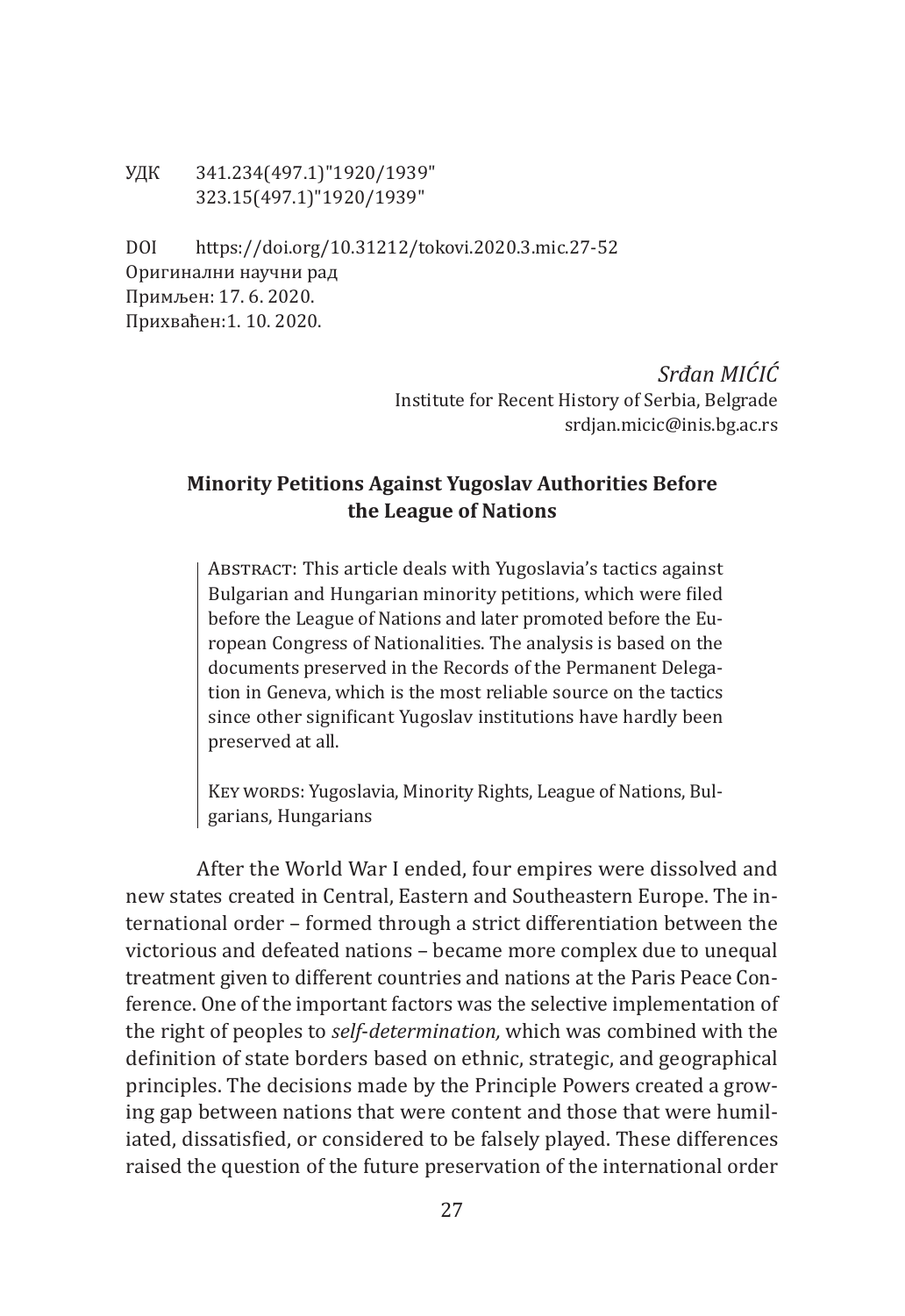and peace in Europe.<sup>1</sup> One segment of that issue was the status of national minorities, which had an expected impact on future relations between the European nations.<sup>2</sup>

As in many other cases, the conclusion of the Paris Peace Conference on minority rights was a matter of compromise between the Great Powers. The Anglo-Saxons and the French had different standpoints in terms of preserving the international order. The Anglo-Saxons came to the same conclusion – albeit starting from different positions – that the enlarged and newly formed countries in Central, Eastern, and Southeastern Europe were stable and developed enough to cope with the complex questions of administration, including proper handling of issues of the ethnic diversity of their populations. The logical presumption was that those countries would have irresponsible foreign policies and as such would present a threat to the preservation of peace.<sup>3</sup> Adversely, the French viewed the renewal of Germany's power as the biggest threat to the newly established international order. Since Poland and Czechoslovakia had a prominent role in creating the anti-German network, French interests were that the internal stability of these two countries could not be contested from abroad – particularly by the German minorities – and France

<sup>1</sup> For further reading: David A. Aldeman, *A Shattered Peace. Versailles 1919 and the Price We Pay TodAJ,* (Hoboken: Wiley, 2008); Margaret MacMillan, *Paris 1919: Six Months that changed the World*, (New York: Random House, 2002).

<sup>2</sup> Piotr Eberhardt, *Ethnic Groups and Population Changes in Twentieth-Century Central-Easter Europe: History, Data and Analysis*, (London – New York: Routledge, 2015<sup>2</sup> ); Jerg Fiš, *Pravo naroda na samoopredeljenje. Obuzdavanje jedne iluzije*, (Beograd: Albatros plus, 2013), 149–178; Peter Hilpold, "Minderheitenschutz im Völkerbundsystem", *Zur Entstehung des modernen Minderheitenschutzes in Europa. Handbuch der europäischen Volksgruppen*, Band 3, Hrsg. Christoph Pan, Beate Sibylle Pfeil, (Wien – New York: Springer, 2006), 157–159, 178–180, 182–183; Boris Krivokapić, "Zaštita manjina između dva svetska rata – osvrt na neke posebne slučajeve", *Međunarodni problemi* 1–2 (2005), 100, 101; Oliver Zimmer, *Nationalism in Europe, 1890–1940*, (Basingstoke – New York: Macmillan, 2003), 59–61; Филип Лонгворт, *Стварање Источне Европе. Од преисторије до посткомунизма*, (Београд: Clio, 2002), 136– 139; Henri Kisindžer, *Diplomatija I*, (Beograd: Verzal Press, 1999), 186, 201, 202; Mark Mazower, *Dark Continent: Europe Twentieth-Century*, (London: Penguine Books, 1999), 51–66; Иштван Бибо, *Беда малих источноевропских држава*, (Сремски Карловци – Нови Сад: ИК Зорана Стојановића, 1996), 50–52, 67–71, 74–75; Hermann Weber, "Der Minderheitenschutzes des Völkerbundes", *Friedenssichernde Aspekte der Minderheitenschutzes in der Ära des Völkerbundes und der Vereinten Nationen in Europa*, Hrsg. Manfred Mohr, (Berlin–Heidelberg: Springer-Verlag, 1996), 6–9; Sebastian Bartsch, *Minderheitenschutz in der internationalen Politik. Völkerbund und KSZE/OSZE in neuer Perspektive*, (Opladen: Westdeutscher Verlag, 1995), 67–68, 70–71, 73–85.

<sup>3</sup> MacMillan, *Paris 1919*, 59; Fiš, *Pravo naroda na samoopredeljenje*, 162, 163; Bartsch, *Minderheitenschutz*, 66, 71–72.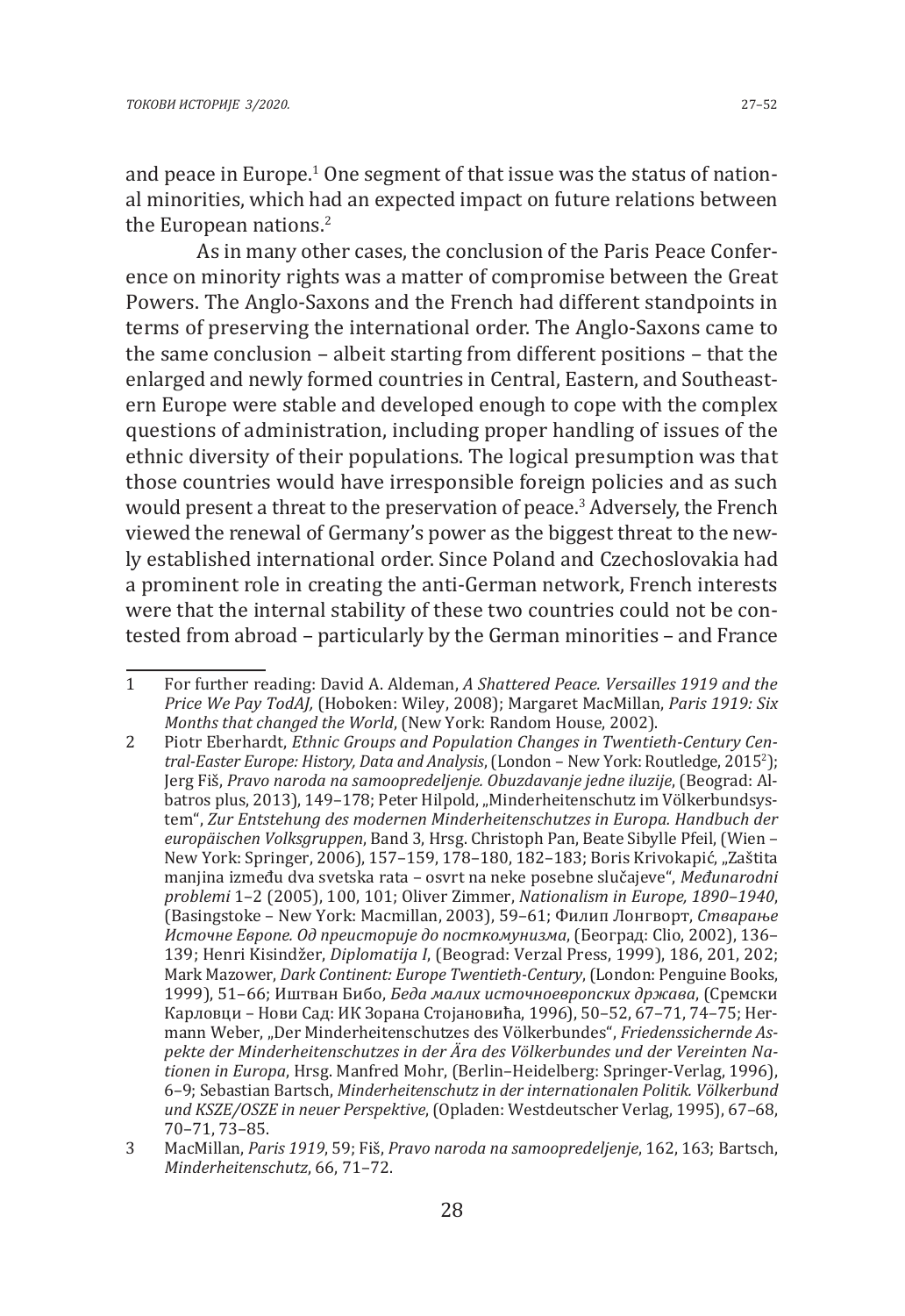was promoting a limited introduction of international guaranties for the rights of national minorities.4 The result of the compromise of the Great Powers was that the Committee for the New States had imposed international protection of racial, religious, and linguistic minorities only to the successor states of the four dissolved empires, with several restrictions that allowed them full control over its implementation without the interference of the Permanent Court for International Justice.<sup>5</sup>

The countries concerned were dissatisfied with the final conclusions and viewed them as a violation of their sovereign rights. The discontent was strengthened by the fact that the international system was imposed by Great Britain and France, two countries with the greatest number of minorities. One of countries concerned was the Kingdom of Serbs, Croats, and Slovenes (Kingdom of the SCS). The protection of minority rights was guaranteed by the Article 51 of the Treaty of Saint-Germain-en-Laye and the Treaty between the Principal Allied and Associated Powers and the Kingdom of the SCS. As far as the Yugoslav side was concerned, Article 51 was one of the most difficult provisions.<sup>6</sup>

The Kingdom of the SCS, together with Romania and Czechoslovakia, formed the Little Entente in 1920–1921. Their alliance became an important part of the French anti-German network of states and the four states were creating new policies in Central Europe based on mutual assistance on different issues, minority rights included. The dynamics of the activities of the three member states differed in the first half of the 1920s.<sup>7</sup> At first, it was a consequence of limited French support only to Poland and

<sup>4</sup> Hilpold, "Minderheitenschutz im Völkerbundsystem", 166, 167; Thomas Smejkal, *Protection in Practice: The Minorities Section of the League of Nations Secretariat, 1919–1934*, A Bachelor's Theses, Columbia University, 2010, 15, accessed 4. 1. 2015, https://academiccommons.columbia.edu/doi/10.7916/D8Q52WJZT

<sup>5</sup> Giuseppe Motta, *Less than Nations: Central-Eastern European Minorities after WWI*, Volume I, (Newcastle: Cambridge Scholars Publishing, 2013), 47, 48; Smejkal, *Protection in Practice*, 12–16, 19; Richard Veatch, "Minorities and the League of Nations", *The League of Nations in Retrospect: Proceedings of the Symposium*, (Berlin – New York: De Gruyter, 1983), 396.

<sup>6</sup> Zoran Janjetović, "Pitanje zaštite nacionalnih manjina u Kraljevini SHS na konferenciji mira u Parizu 1919–1920ˮ, *Istorija 20. veka* 2/2000, 33–40; Andrej Mitrović, *Jugoslavija na konferenciji mira 1919–1920*, (Beograd: Zavod za izdavanje udžbenika, 1969), 200–205.

<sup>7</sup> Zdeněk Sládek, *Malá dohoda 1919–1938: Její hospodářské, politické a vojenské komponenty*, (Praha: Karolinum, 2000); Magda Ádám, *Richtung Slebstvernichtung: Die Kleine Entente 1920–1938*, (Budapest: Corvina, Wien: Österreichischer Bundesverlag, 1988); Milan Vanku, *Mala Antanta 1920-1938*, (Titovo Užice: IP "Dimitrije Tucović", 1969); Eliza Kampus, *Mica Ȋnțelegere*, (București: Editura Ştiinţificǎ, 1968).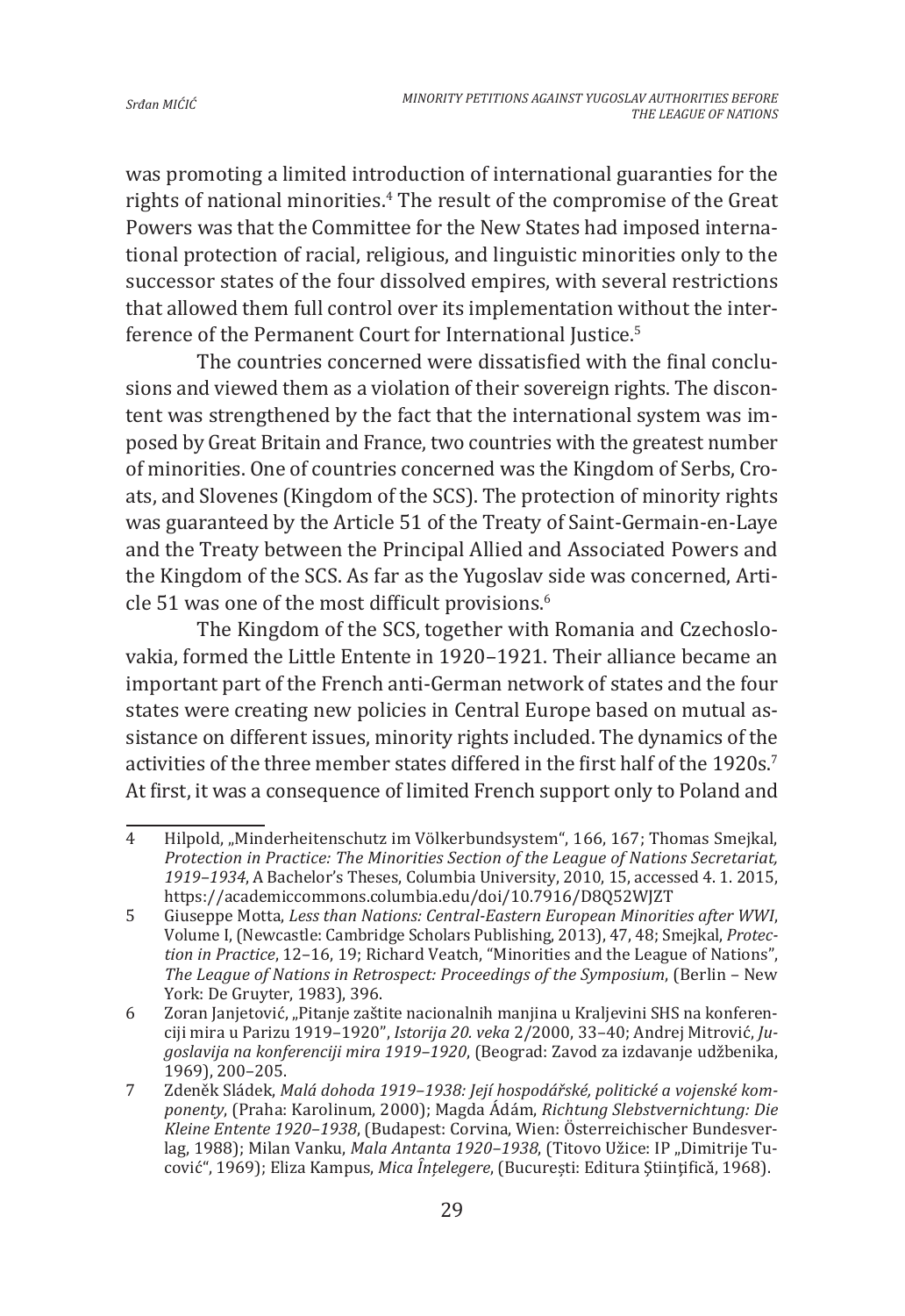Czechoslovakia.<sup>8</sup> The gradual building of cooperation between France and the Little Entente – which was based on French-Czechoslovakian collaboration – resulted in Yugoslav and Romanian indifference in discussions on the minority rights in the League of Nations (LoN). No wonder then, that Poland and Czechoslovakia had a leading role in defending the interests of the states with minority obligations in that period.<sup>9</sup>

The most famous case in the disputes over minority rights was sparked by an argument between German and Polish foreign ministers Gustav Stresemann and August Zaleski, in 1928, and culminated in an overall examination of the existing system by the Assembly of the LoN in 1930.<sup>10</sup> The Yugoslav Ministry of Foreign Affairs (MFA) had estimated that Stresemann's proposal for the formation of the Permanent Commission for Minorities was more contesting the interests of Czechoslovakia than the Kingdom of the SCS and Romania. Although cooperation between France and the Little Entente was at its peak at the time, the two sides had collided on that particular issue. The Little Entente took a mutual stand with Poland and Greece against any introduction of new minority obligations, while France was defending the traditional Great Powers policy of exclusive rights to changing the international order or law. Konstantin Fotić, the Permanent SCS delegate in Geneva examined in detail the issue of protecting minorities only at the beginning of 1929. Foreign Minister Vojislav Marinković profiled himself as the main advocate of the states with mi-

<sup>8</sup> The Yugoslav delegation at the Peace Conference was aligning its attitudes with the Romanian and Greek delegates to avoid isolation before the Great Powers. Janjetović, "Pitanje zaštite nacionalnih manjina", 36.

<sup>9</sup> Smejkal, *Protection in Practice*, 29–31, 40; Weber, "Der Minderheitenschutzes des Völkerbundes", 14; Stanislaw Sierpowski, "Die Stellung Polens zu dem Bestimmungen des Völkerbundes über die nationalen Minderheiten", *Friedenssichernde Aspekte der Minderheitenschutzes in der Ära des Völkerbundes und der Vereinten Nationen in Europa*, Hrsg. Manfred Mohr, (Berlin–Heidelberg: Springer-Verlag, 1996), 35–37; Sebastian Bartsch, "Erfolge im Schatten der Scheiterns – Das Minderheitenschutzverfahren des Völkerbundes", *Friedenssichernde Aspekte der Minderheitenschutzes in der Ära des Völkerbundes und der Vereinten Nationen in Europa*, Hrsg. Manfred Mohr, (Berlin–Heidelberg: Springer-Verlag, 1996), 71; Кosta. St. Pavlović, *Vojislav Marinković i njegovo doba (1876–1935)*, knjiga druga, (London: M. Caplin & Co., 1956), 76, 78, 81.

<sup>10</sup> Smejkal, *Protection in Practice*, 44-50; P. Hilpold, "Minderheitenschutz im Völkerbundsystem", 176, 177; Bartsch, *Minderheitenschutz*, 97; Walter Poeggel, "Die Haltung Deutschlands zur Minderheitenfrage", *Friedenssichernde Aspekte der Minderheitenschutzes in der Ära des Völkerbundes und der Vereinten Nationen in Europa*, Hrsg. Manfred Mohr, (Berlin–Heidelberg: Springer-Verlag, 1996), 58, 59; Christoph M. Kimmich, "Germany and the League of Nations", *The League of Nations in retrospect: proceedings of the symposium*, (Berlin – New York: De Gruyter, 1983), 121, 145, 146; Veatch, "Minorities and the League of Nations", 377, 378, 380.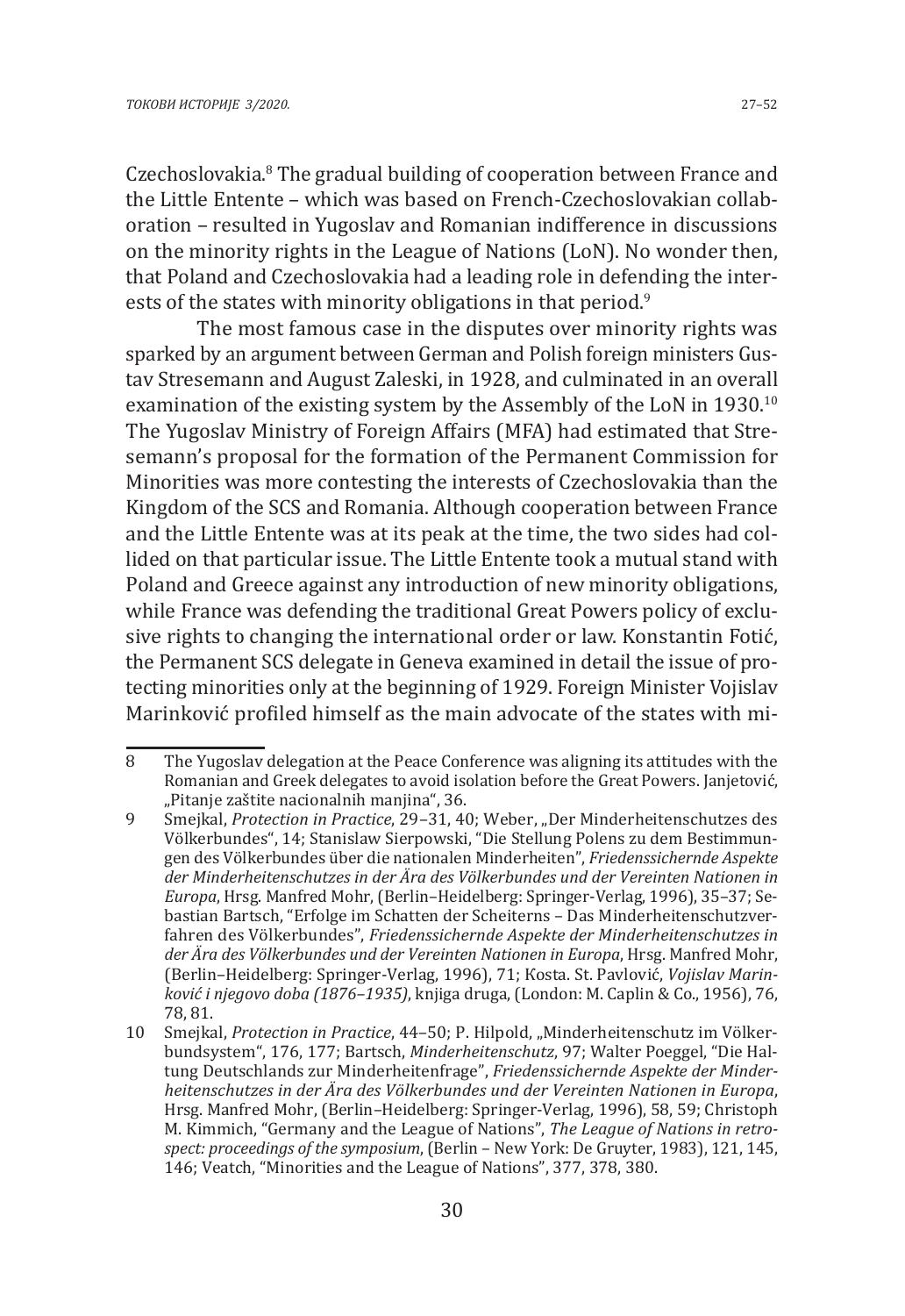nority obligations during the debate at the XI session of the Assembly of the LoN in 1930. His tactic was to bring the debate to the crucial question of jurisdiction and threatened the Great Powers with the involvement of the Permanent Court of International Justice, knowing it was the last resort that the Foreign Office and Quay d'Orsay would accept. The result was a conclusion that did not impose new responsibilities to the states with minority obligations. The aftermaths was unsuccessful attempts by Germany Austria, Hungary, and Bulgaria to reopen the debate during 1931– 1932; and Polish Foreign Minister *Józef* Beck's final decision to settle disputes with Germany on a bilateral level, in 1934.11

If Yugoslav politicians had not taken an active role from the very start of the implementation of the minority rights, they were not ignorant of the changed circumstances. The government's first affirmative decision was to form a special department assigned to examine changes in international law and to supervise the implementation of the accepted commitments. The intention was to avoid mechanical enactment of obligations, scrutinize important changes in international law, and prepare the groundwork for the implementation. The department for enactment of international agreements was organized at the presidency of the government, since the first impression was that the minority rights were not an issue for any particular ministry. Changes in the system introduced by the LoN and particular practices had an impact on the Yugoslav politicians to shift the department from the government to the MFA in 1922. The alteration clearly addressed two standpoints. The first was that the Kingdom of the SCS was more interested in benefits for the Yugoslav Diaspora than the rights of ethnic minorities in the Kingdom of the SCS. The second was that the government had realized that the minority rights were used by other countries for political aims. The Yugoslav Diplomatic Service was quite inactive – as far as the LoN was concerned – at first. Until 1927 the Legation in Bern was in charge of communication with Geneva, excluding the interim period from mid-1924 until early 1925. The foreign ministers did not attend the first two sessions of the assembly. Momčilo Ninčić introduced a new practice in 1922 that the foreign ministers were heads of delegations for the sessions of the assembly, and it was applied until Milan Stojadinović took over the MFA in mid-1935. The permanent

<sup>11</sup> Срђан Мићић, "Мала антанта и питање мањина пред Друштвом народа 1927–1934. године", *Od Moravy k Moravě III: Z historie česko-srbských vztahů*, Editoři: Václav Štěpánek, Ladislav Hladký, Верица Копривица, (Brno: Matice moravská, Maticí srbskou, 2017), 338–348.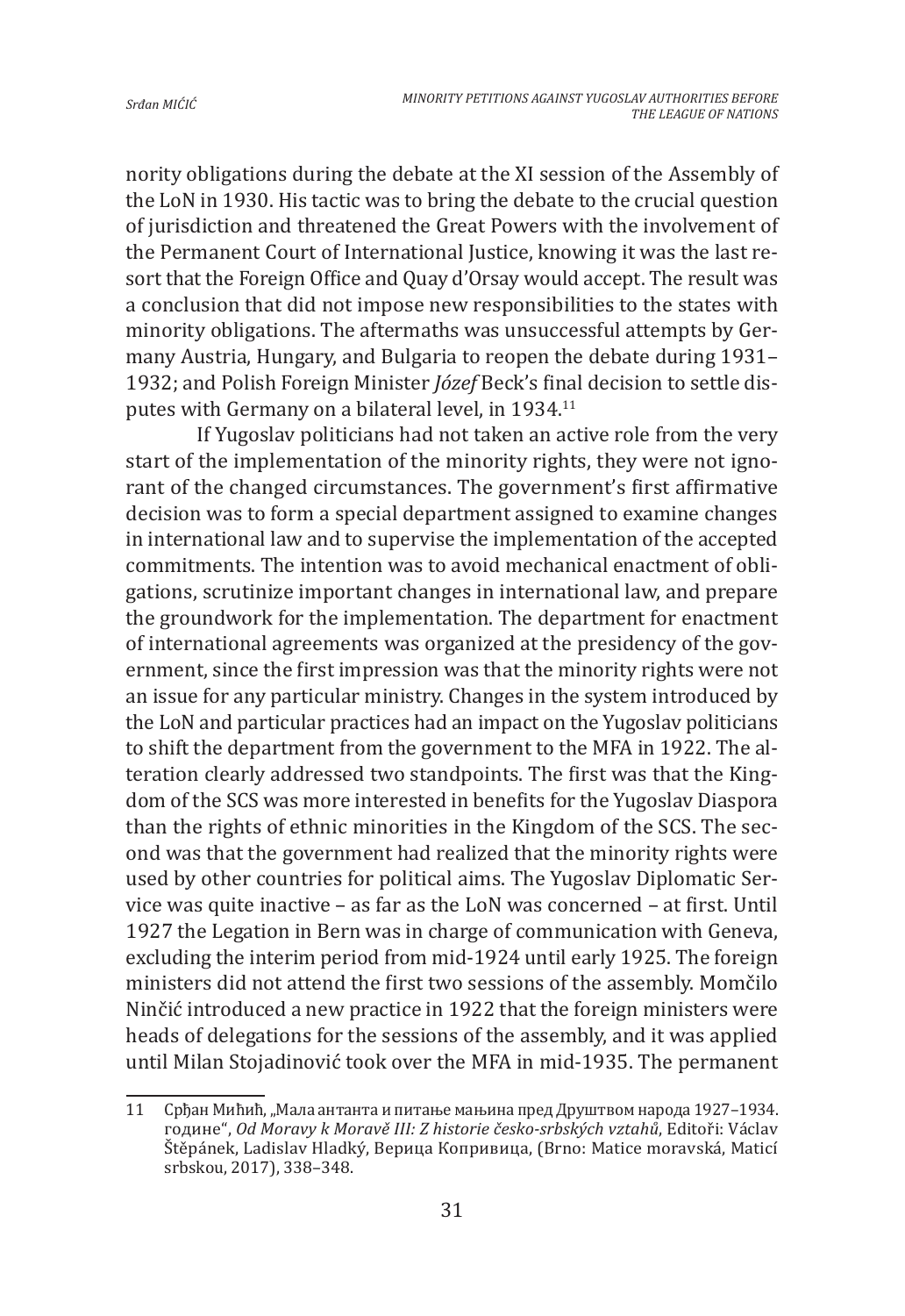delegation in Geneva was opened shortly in 1924–1925, and finally started operating normally from 1927. Konstantin Fotić was appointed as the permanent delegate during 1927–1929 and 1932–1935.<sup>12</sup> while in other periods acting permanent delegates were appointed or duty was entrusted to the plenipotentiary ministers in Bern and Paris.13

The largest minority groups in Yugoslavia were Germans, Hungarians, and Albanians. They comprised 1.5 million citizens.<sup>14</sup> Among them, the Hungarian minority was the most agile in filing complaints to the LoN. Albanian petitions were not a serious challenge for the Yugoslav authorities, since most of the signatories were either on international warrants or were considered as irredentists. The biggest problem was a petition filed by three Albanian catholic priests who had fled from the Kingdom of the SCS, which was on the LoN's agenda during 1930–1931.15 The German minority filed only one petition before the LoN in June of 1930 and the discussion continued through 1935 when the Yugoslav authorities decided to fulfill their earlier commitment as a gesture of good will in the period of the Yugoslav-German rapprochement.<sup>16</sup>

During 1921–1938, 35 minority petitions were submitted to the LoN against the Yugoslav authorities, 12 by the Hungarians and 11 by the Bulgarians.17 Yet, there was significant disparity in the positions of the two groups, which were based on historical events. The Hungarian minority – unlike the Bulgarian – was recognized by the Yugoslav authorities. Hungarians were mostly inhabitants on former Habsburg territories and until 1918 they had held privileged positions compared to the South Slavs, particularly in terms of using their mother tongue, educational opportunities, participation in government, etc. After the breakup of Austria-Hungary and the creation of the Kingdom of the SCS, the Yugoslav authorities had no illusions as to the possible assimilation of the Hungarian minori-

<sup>12</sup> Nataša Milićević, "Konstantin Fotić – diplomata od karijere", *Istorija 20. veka*, god. XVI, br. 1 (1998), 147, 148, 150, 151.

<sup>13</sup> For further reading: Срђан Мићић, *Од бирократије до дипломатије. Историја југословенске дипломатске службе 1918–1939*, (Београд: ИНИС, 2018); Мићић, "Мала антанта и питање мањина", 329–335.

<sup>14</sup> Zoran Janjetović, *Deca careva pastorčad kraljeva. Nacionalne manjine u Jugoslaviji 1918–1941*, (Beograd: INIS, 2005), 65, 66, 70–82.

<sup>15</sup> Arhiv Jugoslavije (Archives of Yugoslavia – AJ), Fond Stalne delegacije pri Društvu naroda – Ženeva (159), kutija 5, fascikla XVI, telegram Kumanudija, Pov. Br. 3840 od 24 aprila 1929; AJ, 159, k. 9, f. 4, Šumenković MID-u, Pov. Br. 59 od 21. januara 1931; Janjetović, *Deca careva pastorčad kraljeva*, 398–400.

<sup>16</sup> Janjetović, *Deca careva*, 404, 405; Bartsch, *Minderheitenschutz*, 111, 112.

<sup>17</sup> Bartsch, *Minderheitenschutz*, 104.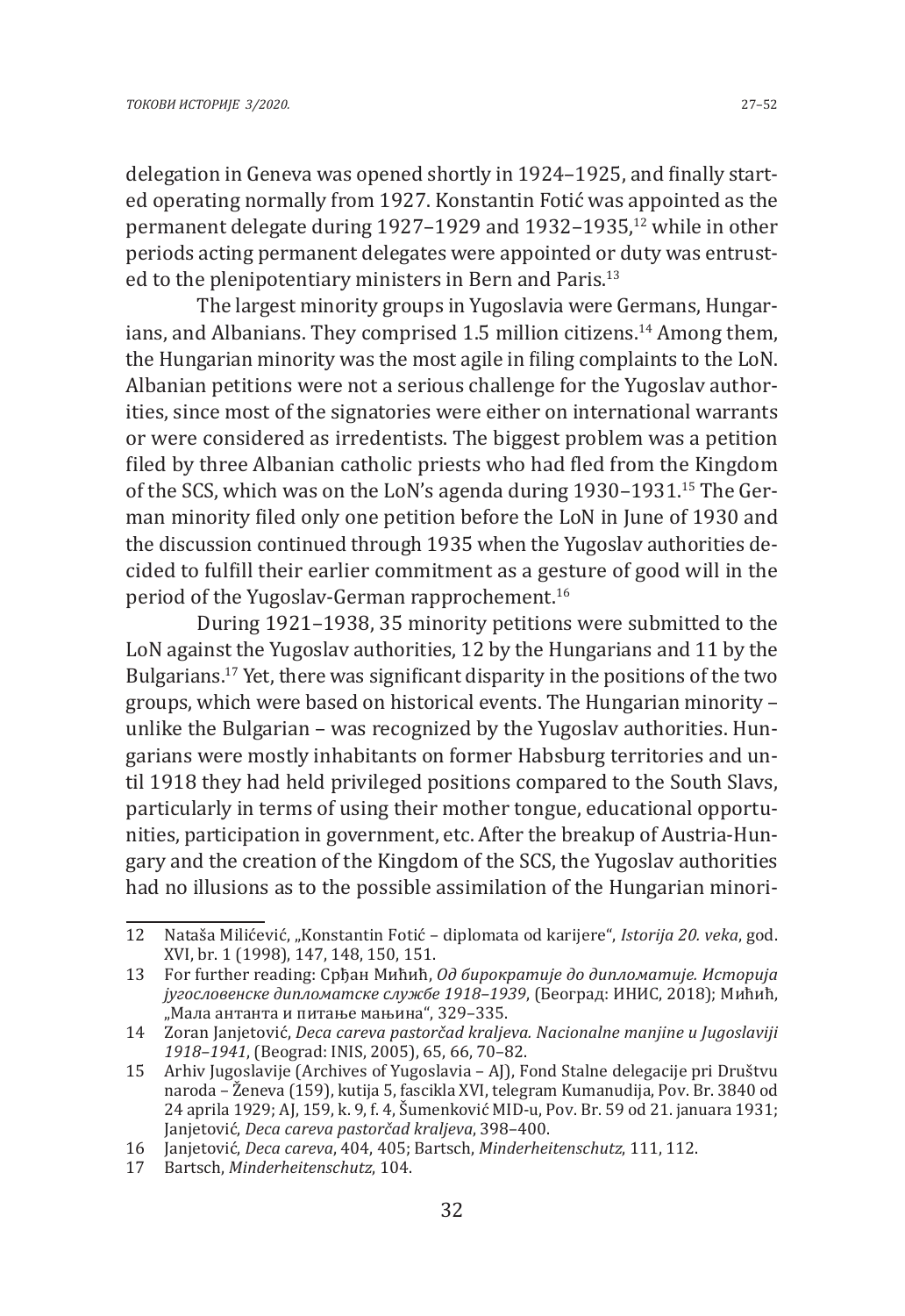ty into the Slavic majority.18 The Hungarian Government had persuaded the Great Powers during the Peace Conference – based on the contemporary complaints of the Hungarian minorities in the successor states to the Dual Monarchy – to introduce supplementary provisions for the protection of minority rights in the Peace Treaty of Trianon.<sup>19</sup>

The major part of the Bulgarian minority had inhabited the Vardar Macedonia, which was for at least two decades an issue of Serbian-Bulgarian dispute and was finally incorporated into the Kingdom of Serbia and later the Kingdom of the SCS. The Yugoslav delegation at the peace conference had tried, unsuccessfully, to exclude that territory from the treaties on the protection of the national minorities.<sup>20</sup> The lesser part of the Bulgarian minority represented the population of two districts in western Bulgaria, added to the Kingdom of the SCS. Although that territory was not acquired on an ethnic principle, its inhabitants were denied the right to declare themselves as Bulgarians. The same applied to their compatriots in Vardar Macedonia. Only inhabitants born in Bulgaria were allowed to state their ethnic affiliation openly, as the case of the Šalević (Шалев) family indicates.<sup>21</sup> The Serbian elite considered the Macedonian population as people without a clearly defined ethnic identity and did not recognize them either as Bulgarians or as Macedonians,<sup>22</sup> but referred to them as "South Serbs." The goal was to create a Serbian national identity among the majority of the population. The Bulgarian petitions submitted to the LoN regarding their position in Vardar and Aegean Macedonia during 1924–1933, were unique cases of a minority that was not recog-

<sup>18</sup> Janjetović, *Deca careva*, 86, 87, 91–94, 97, 121–126.

<sup>19</sup> Janjetović, "Pitanje zaštite nacionalnih manjina", 40, 41.<br>20 Balkanski ugovorni odnosi 1876–1996. Dvostrani i višest

<sup>20</sup> *Balkanski ugovorni odnosi 1876–1996. Dvostrani i višestrani međunarodni ugovori i drugi diplomatski akti o državnim granicama, političkoj i vojnoj saradnji, verskim i etničkim manjinama*, II tom (1919–1945), prir. Momir Stojković, (Beograd: Službeni list SRI, 1998), 34–55; Janjetović, "Pitanje zaštite nacionalnih manjina", 33–40; Mitrović, *Jugoslavija na konferenciji mira*, 200–204.

<sup>21</sup> In the census list for the municipality of Skopje Dimitrije Šalević (Димитър Шалев) entered: in the section "Mother tongue" – "Serbian (Macedonian dialect)", in the section "ethnicity" – "now a Serb". His wife Živa Šalev entered she had Bulgarian nationality and mother tongue. For their daughter Netka Šalević (Недка Шалев) it was entered that her mother tongue was Bulgarian and her nationality "now a Serb". For their son Ivan Šalević (Иван Шалев) it was stated that his mother tongue was Bulgarian while he was of Serbian nationality. Differences were possible, while Dimitar and Ivan were born in Skopje, and Živa and Nedka were born in Sofia and Veliko Trnovo respectively (AJ, 159, k. 41, f. 6 v. d. generalnog političkog direktora MID Dr Pavle Karović Stalnoj delegaciji u Ženevi, Pov. Br. 8017 Reg. Br. Mak. 20–16 od 26. aprila 1930).

<sup>22</sup> Janjetović, *Deca careva pastorčad kraljeva*, 17.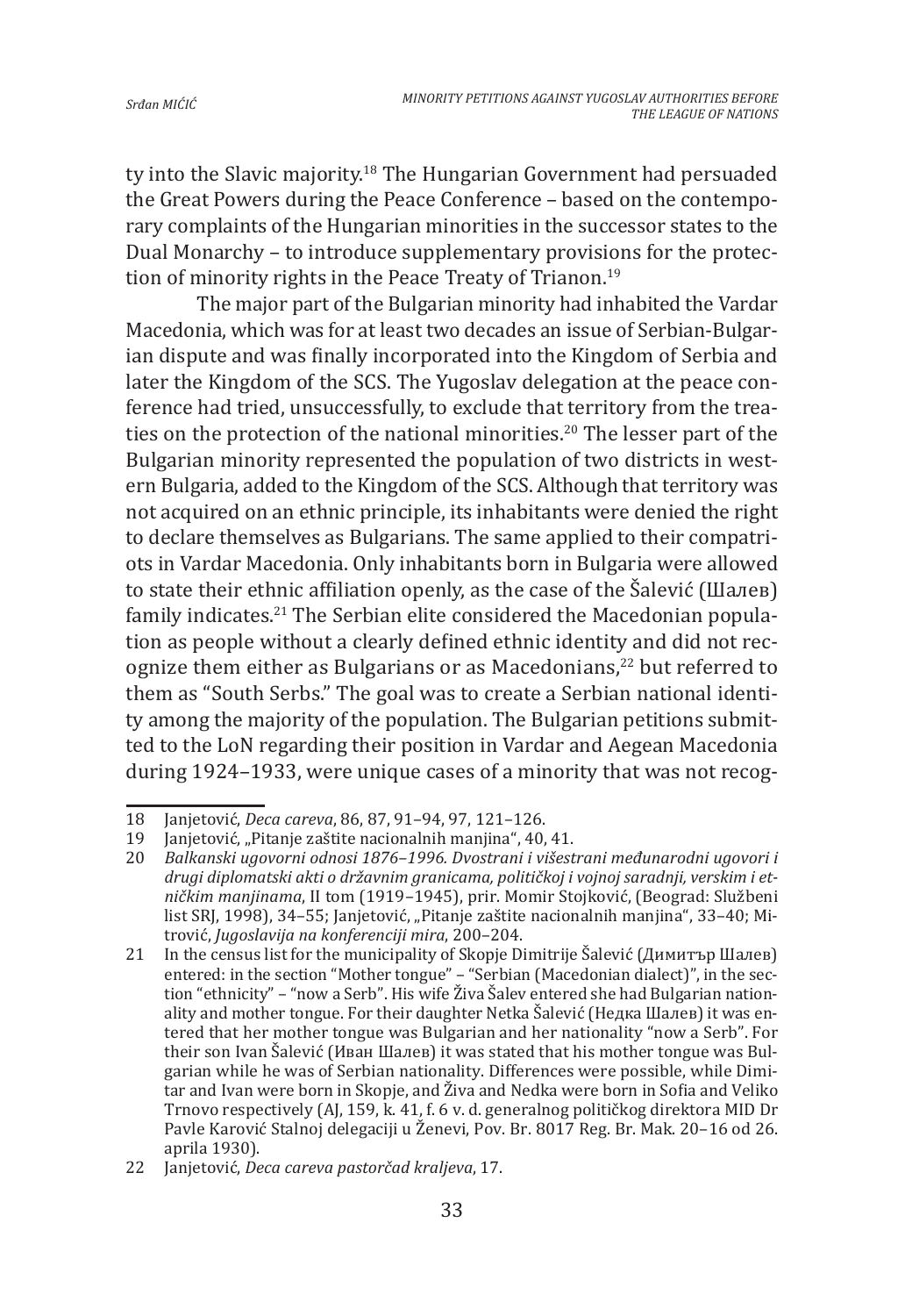nized by states, signatories of minority treaties.<sup>23</sup> The Bulgarian minority asked for consent to open minority schools and conduct religious service in the Bulgarian language. The Yugoslav thesis was that in the state of the South Slavs there was no South Slavic minority, either in terms of race, religion, or language; therefore, South Slavic children attended classes conducted in their mother tongue; while religious services in Slavic Orthodox churches were conducted in Old Slavic, not, in Serbian nor in Bulgarian.<sup>24</sup>

During the first half of the 1920s, the Bulgarian tactic for winning the hearts and minds of the Slavs in Macedonia was based primarily on the actions of the Internal Macedonian Revolutionary Organization (IMRO). The IMRO had maintained authority through guerilla warfare against the local and government authorities and used prevailing influence to instruct the local population on how to vote. It supported the opposition – the Communist Party of Yugoslavia, the Yugoslav Democratic Party (YDP), and the Yugoslav Republican Party – until 1924, but later changed tactics and started to create a network of the Peoples Radical Party's MPs in Macedonia.25 During the late 1920s, the tactics had been changed due to a conflict between the IMRO's older and younger generations and successful counteractions of the Yugoslav authorities against guerrilla operations. The guerrilla warfare was superseded by terrorism, and collaboration with the MPs lost its previous importance.<sup>26</sup> The terrorist actions had

<sup>23</sup> Bulgarian minority in Aegean Macedonia was not recognized by the Greek authorities. Jane K. Cowan, "Who's afraid of violent language? Honor, Sovereignty and Claims-Making in the League of Nations", *Anthropological Theory*, Volume 3, Issue 3 (September 2003), 275; Veatch, "Minorities and the League of Nations" 370, 371.

<sup>24</sup> Мићић, "Мала антанта и питање мањина", 336.<br>25 Ир Милан Ђ. Милојевић. *Балканска равнотежа* 

<sup>25</sup> Др Милан Ђ. Милојевић, *Балканска равнотежа: сећања краљевог дипломате*, прир. Милена Павловић, Милан Шећеровић, (Београд: Signature, 1994), 190, 191; Иванъ Михайловъ, *Спомени II. Освободителна борба 1919–1924 г.*, [Louvain], 1965; Иванъ Михайловъ, *Спомени III Освободителна борба 1919–1924 г.*, [Louvain], 1967; Vladan Jovanović, *Jugoslovenska država i Južna Srbija 1918–1929: Makedonija, Sandžak, Kosovo i Metohija u Kraljevini SHS*, (Beograd: INIS, 2002), 70, 71, 73; Гордана Кривокапић-Јовић, *Оклоп без витеза. О социјалним основама и организационој структури Народне радикалне странке у Краљевини Срба, Хрвата и Словенаца (1918–1929)*, (Београд: ИНИС, 2002), 179–183; Надежда Цветковска, *Македонското прашање во југословенскиот парламент меѓу двете светски војни*, (Скопје: ИНИ, 2000), 102–105; Костадин Палешутски, *Македонското освободително движение след Първа световна война (1918–1924)*, (София: БАН, 1993).

<sup>26</sup> Петър Шанданов, *Богатство ми е свободата. Спомени*, (София: ИК "Гутенберг", 2010), 120, 121; Михайловъ, *Спомени II*; Михайловъ, *Спомени III*; Dmitar Tasić, "The Institutionalization of Paramilitarism in Yugoslav Macedonia: The Case of the Organization Against the Bulgarian Bandits, 1923–1933", *Journal of Slavic Military History*, Vol. 32, No. 3 (2019), 408, 409; Jovanović, *Jugoslovenska država i Južna Srbija*, 176, 196; Иван Т. Ристић, "Бугарска у политици Краљевине Срба, Хрвата и Словенаца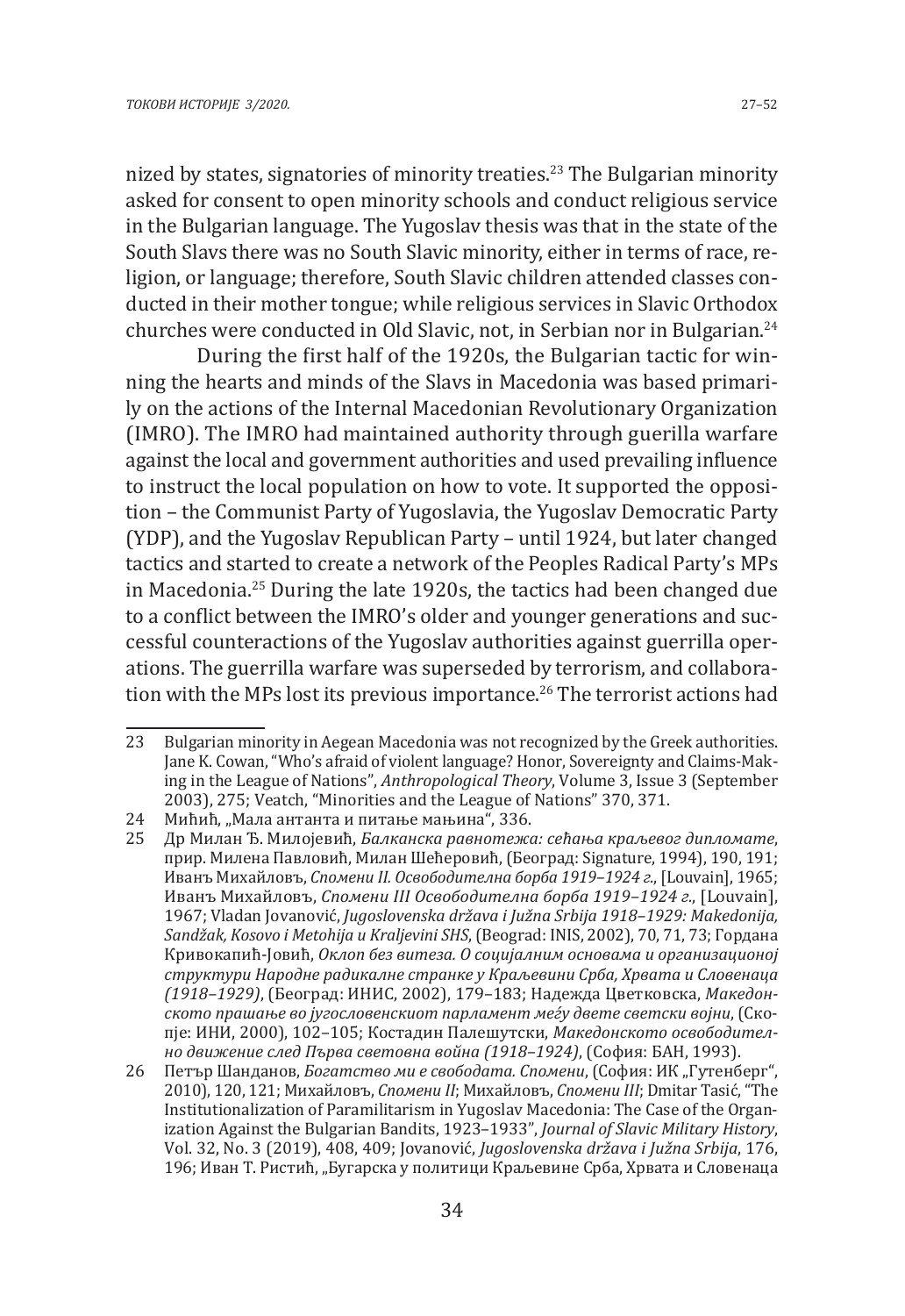started on a large scale by the younger generation. Activities of the IMRO and the Macedonian Youth Secret Revolutionary Organization (MYSRO) were prosecuted in two major court proceedings in Resen and Skopje. The assassination of General Mihailo Kovačević led to closing down the Yugoslav-Bulgarian border. The Bulgarian public was more interested in the background to the murders and missing persons' reports of male members of the assassins' families – including the father and brother of Ivan Mihaylov Gavrilov (Иван Михайлов Гаврилов), a member of the Central Committee of the IMRO.<sup>27</sup>

The IMRO and the legal organizations of Bulgarian emigrants in Sofia had seized the opportunity and used those events to draw the attention of the LoN. The trial in Skopje against the members of the MYS-RO was used for petitioning against arrests and alleged maltreatment of Bulgarian students and youth in Vardar Macedonia.28 Although the Yugoslav authorities did not recognize the Bulgarian minority, the government was obliged to respond to the LoN's section for minorities concerning the data provided in the petitions for specific cases.<sup>29</sup> The Yugoslav tactic was devised in accordance with the nature of the international organization in Geneva. Since the first task of the LoN was to prevent any future wars, the government noticed that the examination of petitions initiated by the IMRO – which was based in Bulgaria and responsible for the assassinations and bomb attacks on civilian targets on Yugoslav soil – was contra-

<sup>(1919–1929)&</sup>quot;, (докторска дисертација, Универзитет у Београду, Филозофски факултет, Одељење за историју, 2017), 395–398; Дмитар Тасић, "Војно-политичка акција 'македонствујушчих' у Краљевини СХС/Југославији 1919–1934. године", *Архив. Часопис Архива Југославије*, III, 3/2002, 102; Цветковска, *Македонското прашање*, 107; Костадин Палешутски, *Македонското освободително движение*  1924–1934, (София: АИ "Проф. Марин Дринов", 1998); Костадин Палешутски, *Македонският въпрос в буржоазна Югославия 1918–1941*, (София: БАН, 1983), 112–117, 130, 131.

<sup>27</sup> Михайловъ, *Спомени III*, 294–299, 301–310, 341, 343–349; Jovanović, *Jugoslovenska država i Južna Srbija*, 176, 177, 337; Ристић, "Бугарска у политици Краљевине Срба, Хрвата и Словенаца", 404–407; Dmitar Tasić, "The Macedonian Youth Secret Revolutionary Organisation (MYSRO) 1922–1927: A New Moment in Macedonian Struggle", *Geschichte und Region/Storia e regione*, 28. Jahrgang, 2019, Heft 1 – anno XXVIII, 2019, n. 1, 36–38.

<sup>28</sup> AJ, 159, k. 1, f. IV, generalni politički director MID Milan M. Jovanović stalnom delegatu u Ženevi Konstantinu Fotiću, Pov. Br. 8490 od 9. septembra; Konstantin Fotić ministru inostranih dela Vojislavu Marinkoviću, Pov. Br. 346 od 29. septembra; Fotić MID-u, Pov. Br. 382 od 19. oktobra, Pov. Br. 409 od 24. oktobra 1927; Ристић, "Бугарска у политици Краљевине Срба, Хрвата и Словенаца", 407, 408.

<sup>29</sup> AJ, 159, k. 1, f. IV, Fotić Marinkoviću, Pov. Br. 347 od 29. septembra 1927.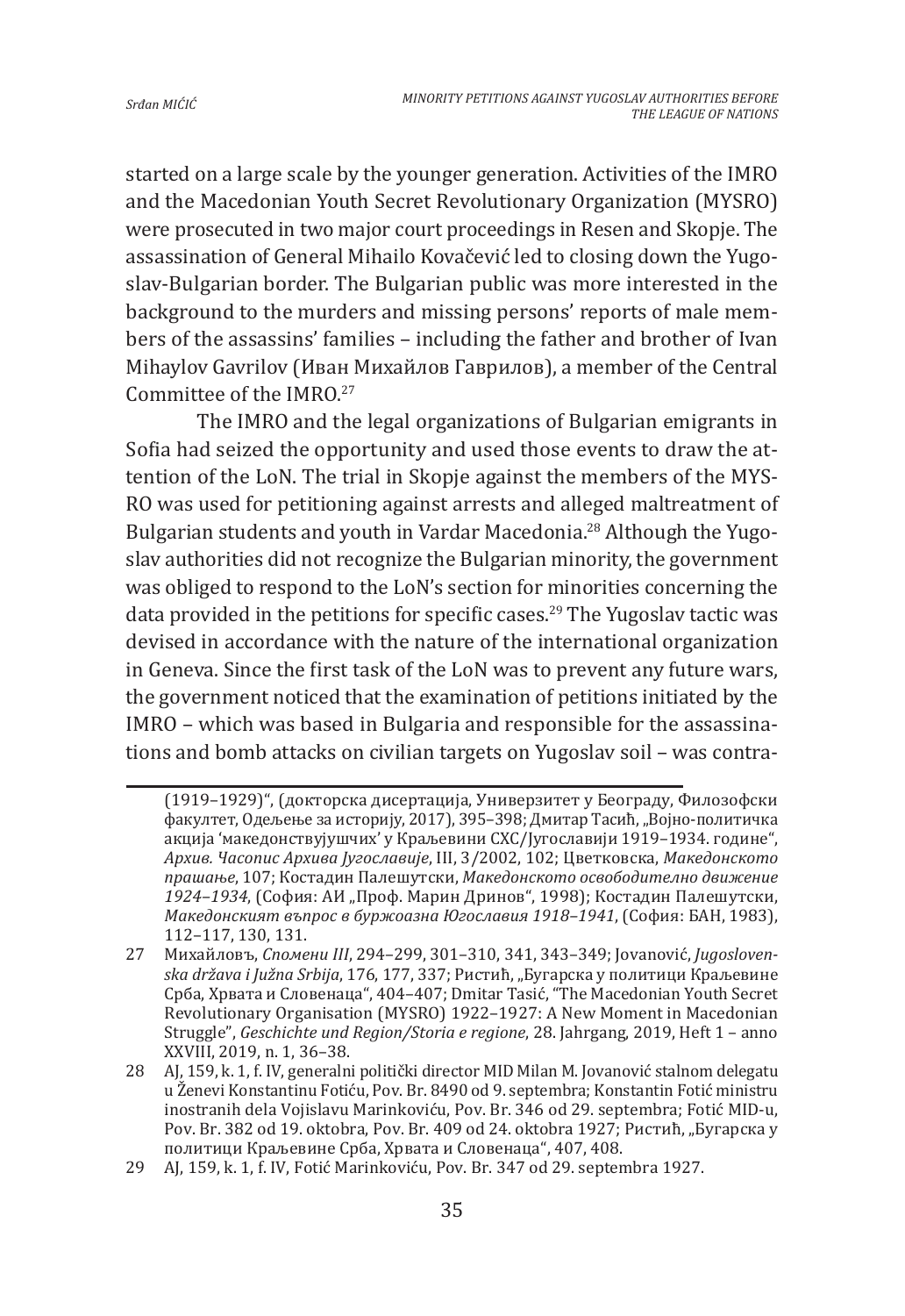ry to the fundamental existence of the LoN.<sup>30</sup> It was argued that the international organization established to preserve peace was supporting one member state's intentions to undermine the internal stability of another member state. The government's reply dismissed the first petition as unacceptable and answered that the provided data was falsified as part of a much broader Bulgarian propaganda campaign against the Kingdom of the SCS. Marinković warned the general secretariat – based on findings of the police investigation which indicated that Bulgarian students were spying on military facilities – not to acquire data on issues that had nothing in common with minority rights.<sup>31</sup> This tactic achieved its goal and Erik Colban, head of the LoN Minorities Section, took into procedure only one out of six petitions concerning court proceeding in Skopje. His decision was based on the assumption that any broader LoN action would indirectly instigate a new series of terrorist operations.<sup>32</sup> The government took the matter further and requested that the LoN's Committee of Three should not accept any further petitions initiated by the IMRO. In that issue, Fotić had the full support of Joseph Paul-Boncour, the French member of the Committee.<sup>33</sup>

The same outcome was in the case of a petition regarding the murders of Mihaylo (Михайло Гаврилов) and Hristo Gavrilov (Христо Гаврилов).34 The first petition related to the broader issue of civilian murders in the Vardar Macedonia, proved that Ivan Mihaylov Gavrilov's main aim was to seek responsibility for the murder of his closest family members through the LoN. In the following petitions, the lists were neither alphabetical nor chronological – Mihaylo and Hristo Gavrilov were usually named first.<sup>35</sup> The Yugoslav Government had used aproven tactic and Sir Eric Drummond took same ground as Colban did in cases of the petitions regarding the court proceedings, since he was well aware that the petitioners were cooperating with the IMRO and he did not intend to encourage terrorist actions. The general secretary was seeking a formula not to take

<sup>30</sup> Ibid.

<sup>31</sup> AJ, 159, k. 1, f. IV Marinković, Pov. Br. 9956 od 14. oktobra; Marinković Fotiću, Pov. Br. 10370 od 24. oktobra 1927.

<sup>32</sup> AJ, 159, k. 1, f. IV, Fotić MID-u, Pov. Br. 362 od 12. oktobra, Pov. Br. 366 i 368 od 14. oktobra; pismo Fotića lično za Marinkovića, 3. novembar 1927.

<sup>33</sup> AJ, 159, k. 1, f. IV, Fotić Marinkoviću, Pov. Br. 501 od 12. decembra; Fotić MID-u, Pov. Br. 525 od 29. decembra; Fotić Marinkoviću, Pov. Br. 525 od 31. decembra 1927.

<sup>34</sup> AJ, 159, k. 1, f. IV, Fotić MID-u, Pov. Br. 457 od 29. novembra; Fotić Marinkoviću, Pov. Br. 459 od 1. decembra 1927.

<sup>35</sup> AJ, 159, k. 2, f. I, Fotić lično za Marinkovića, Str. Pov. Br. 153 od 18. marta 1928; AJ, 159, k. 2, f. III, telegram Fotića Marinkoviću, Ženeva, 18. mart 1928.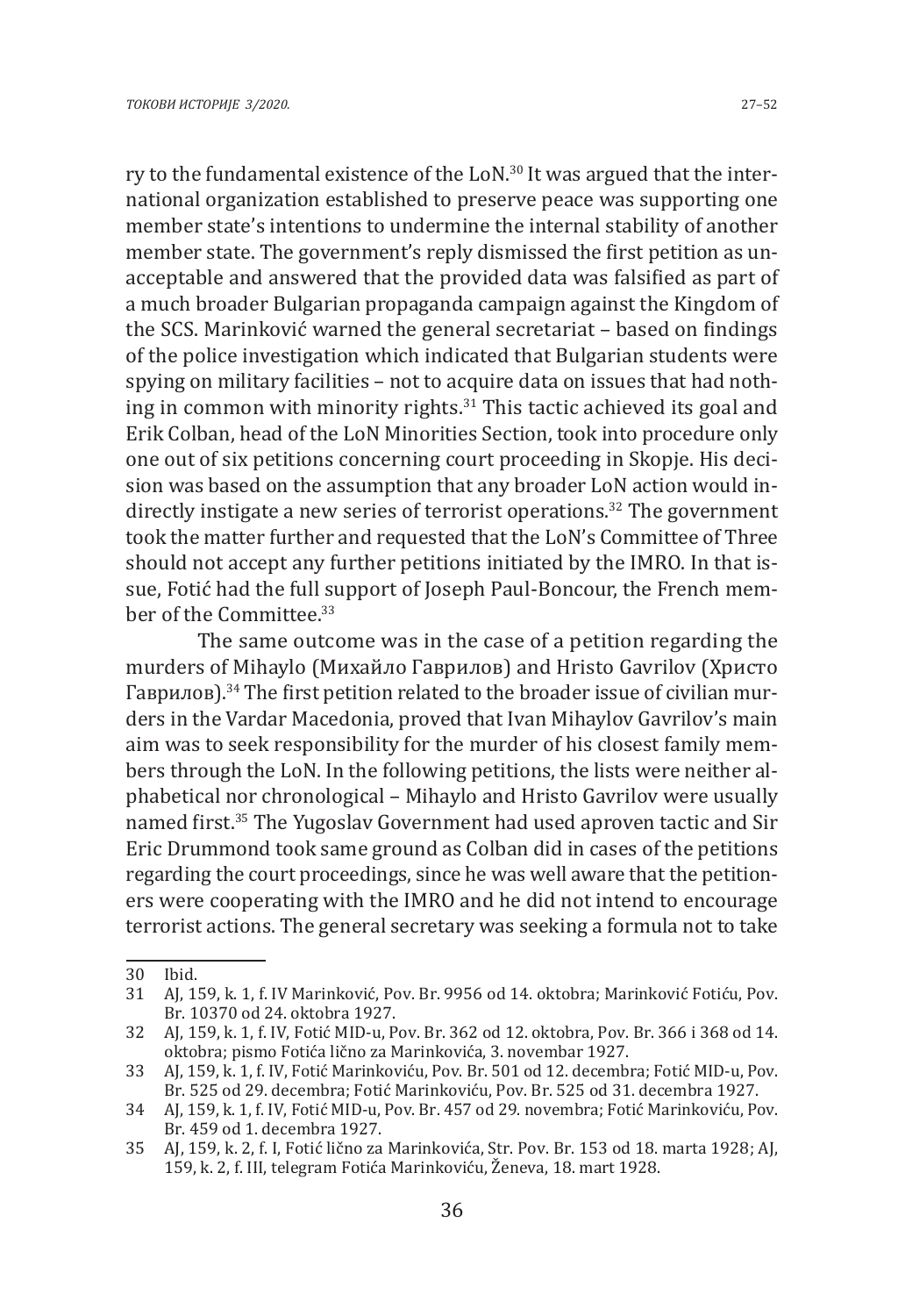in consideration petitions initiated by the IMRO, yet he required a principle decision of the LoN's Committee of Three. Drummond had suggested to Fotić to officially inform him that the Yugoslav Government would not receive any petitions, which were considered as support for the "bandit action," so he could use that statement to ask for the committee's permission to exclude similar petitions.<sup>36</sup> Marinković advised Fotić and Acting Foreign Minister Ilija Šumenković to decline the petitions on the ground of violent language and to suggest to the MFA discrete cooperation with the Foreign Office (FO) and the Quay d'Orsay.37 The LoN General Secretariat decided not to receive similar petitions in procedure; $^{38}$  yet the FO had refused to support the dismissal of petitions *en bloc*, 39 and Austin Chamberlain initiated discussion on the Yugoslav stand during the session of the Committee of Three in June of 1928.<sup>40</sup> With Drummond's support,  $41$  a favorable solution was reached. The committee's conclusion advised the general secretariat to avoid notifying the Yugoslav Government on future petitions initiated by the IMRO due to unreliable sources of presented information and the inauthentic identity of their authors. $42$ 

The Association of the Macedonian Students Abroad had sent three memorandums to the prominent French leftist concerning their inability to attend classes in their mother tongue. Fotić advised the MFA – after he had held consultations with Albert Thomas, president of the International Labor Organization – to counter it with unofficial propaganda. He proposed that the Yugoslav Association for the League of Nations (YALN) – which had close ties with the MFA $43$  – should publish a brochure on the

<sup>36</sup> AJ, 159, k. 2, f. I, Fotić lično za Marinkovića, Str. Pov. Br. 159 od 19. marta 1928; AJ, 159, k. 2, f. III, telegram Fotića Marinkoviću, Ženeva, 19. mart 1928.

<sup>37</sup> AJ, 159, k. 2, f. I, Fotić zastupniku ministra inostranih dela Iliji Šumenkoviću, Str. Pov. Br. 159 od 19. marta; telegram Šumenkovića, Str. Pov. Br. 86 od 20. marta; Fotić Šumenkoviću, Str. Pov. Br. 162 od 20. marta; telegram Šumenkovića, Str. Pov. Br. 88 od 21. marta; Fotić poslaniku u Parizu Miroslavu Spalajkoviću, Str. Pov. Br. 232 od 26. aprila; Fotić poslaniku u Londonu Đorđu Đuriću, Str. Pov. Br. 234 od 26. aprila 1928; AJ, 159, k. 2, f. III, telegram Marinkovića Fotiću, Arv, 19. mart 1928.

<sup>38</sup> AJ, 159, k. 2, f. I, Fotić lično za Marinkovića, Pov. Br. 198 od 11. aprila 1928; AJ, 159, k. 44, f. 10, Fotić MID-u, Pov. Br. 241 od 30. aprila 1928.

<sup>39</sup> AJ, 159, k. 1, f. I C, Howard Smith to the Minister G. Diouritch, 23 March; Đurić Šumenkoviću, Pov. Br. 248 od 23. aprila; Đurić Fotiću, Pov. Br. 250 od 18. maja; savetnik Poslanstva u Londonu Pavle Karović Fotiću, Pov. Br. 337 od 29. maja 1928.

<sup>40</sup> AJ, 159, k. 1, f. Fotić lično za Marinkovića, Str. Pov. Br. 321 od 5. juna 1928.

<sup>41</sup> AJ, 159, k. 41, f. 1 Fotić lično za Marinkovića, Pov. Br. 333 od 5. juna 1928.

<sup>42</sup> AJ, 159, k. 3, f. X Fotić lično za Marinkovića, Pov. Br. 337 od 7. juna; AJ, 159, k. 41, f. 1 Fotić MID-u, Pov. Br. 349 od 10. juna 1928.

<sup>43</sup> Members of the YALN were proposed and selected in close collaboration between the president of YALN, the PM and ministers. AJ, Zbirka Vojislava Jovanovića - Ma-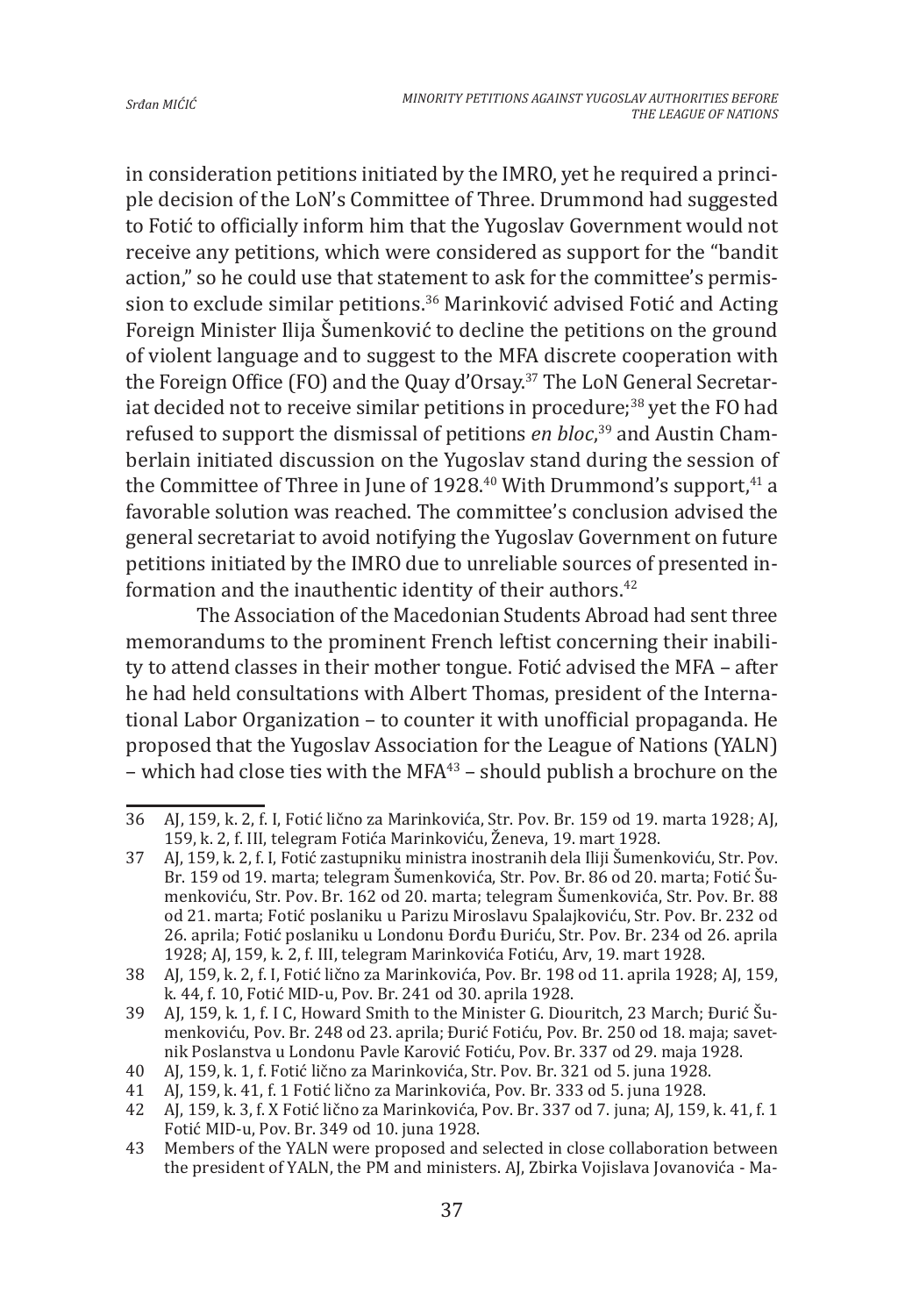schools in the Vardar Macedonia with data on the political goals of the Bulgarian student and youth organizations. The aim was to avoid any government responsibility and neutralize Bulgarian propaganda.<sup>44</sup> Fotić's proposal was accepted and the MFA distributed the YALN brochure *Bulgarians and Yugoslavs* during 1928.45 According to the Đorđe Đurić, the plenipotentiary minister in London, it was well received by the FO and the British public.46 This was an important aspect for the MFA since the Balkan Committee in London – known for its pro-Bulgarian agendas – had filed a petition on terror against the Bulgarian minority in the Kingdom of the SCS in mid-1928, which was backed by Stjepan Radić, the leader of the Croatian Peasant Party.47 His support meant that one Yugoslav MP and former minister was recognizing the Bulgarian minority, and indirectly implied that the party members might take the same stand. The Yugoslav Government could not use the committee's conclusion to deny answers to the petition or proclaim it as Bulgarian irredentist propaganda, since the Balkan Committee in London was not in any way supporting terrorist actions and the petition was backed by Radić. Marinković had instructed the MFA to collect information on the presented data and to submit the official answer.<sup>48</sup> The Yugoslay authorities took four months to prepare a reply.<sup>49</sup> Following Drummond's proposal, the French and the British representatives were chosen – along with himself – as members of the Committee of Three. The committee did not recognize the existence of the Bulgarian minority in the Vardar Macedonia and therefore did not discuss any implemen-

46 AJ, 159, k. 1, f. I, Đurić Šumenkoviću, Pov. Br. 248 od 23. aprila 1928.

48 AJ, 159, k. 3, f. XVII, Fotić MID-u, Pov. Br. 562 od 18. septembra 1928.

ramboa (335), k. 85, f. 4, pismo predsednika Jugoslovenskog udruženja za Društvo naroda Jovana Žujovića predsedniku Ministarskog saveta Milenku Vesniću, 5. (18) septembar 1920.

<sup>44</sup> Konstantin Fotić advised the MFA close collaboration not only with the YALN, but also with university professors which were familiar with counter propaganda versus Bulgaria. AJ, 159, k. 1, f. IV, Fotić Marinkoviću, Pov. Br. 445 od 2. novembra 1927.

<sup>45</sup> AJ, 159, k. 2, f. I, generalni politički direktor MID-a stalnom delegatu u Ženevi, Pov. Br. 4699 od 26. aprila 1928; AJ, 159, k. 2, f. II, šef II Političkog odeljenja GPD MID stalnom delegatu, Br.180 od 29. jula 1928.

<sup>47</sup> AJ, 159, k. 3, f. XVII, Fotić MID-u, Pov. Br. 439 od 14. jula 1928.

<sup>49</sup> AJ, 159, k. 3, f. XVII, Fotić lično za Marinkovića, Pov. Br. 450 od 28. jula; telegram Marinkovića, Pov. Br. 8951 od 28. jula; telegram Šumenkovića, Pov. Br. 10196 od 26. avgusta; Fotić MID-u, Pov. Br. 562 od 17. septembra; telegram Šumenkovića, Str. Pov. Br. 252 od 19. septembra; Fotić MID-u, Pov. Br. 580 od 25. septembra; telegram Marinkovića, K. Str. Pov. Br. 252 od 18. novembra; Fotić MID-u, Pov. Br. 666 od 19. novembra; telegram Marinkovića, Pov. Br. 251 od 20. novembera 1928.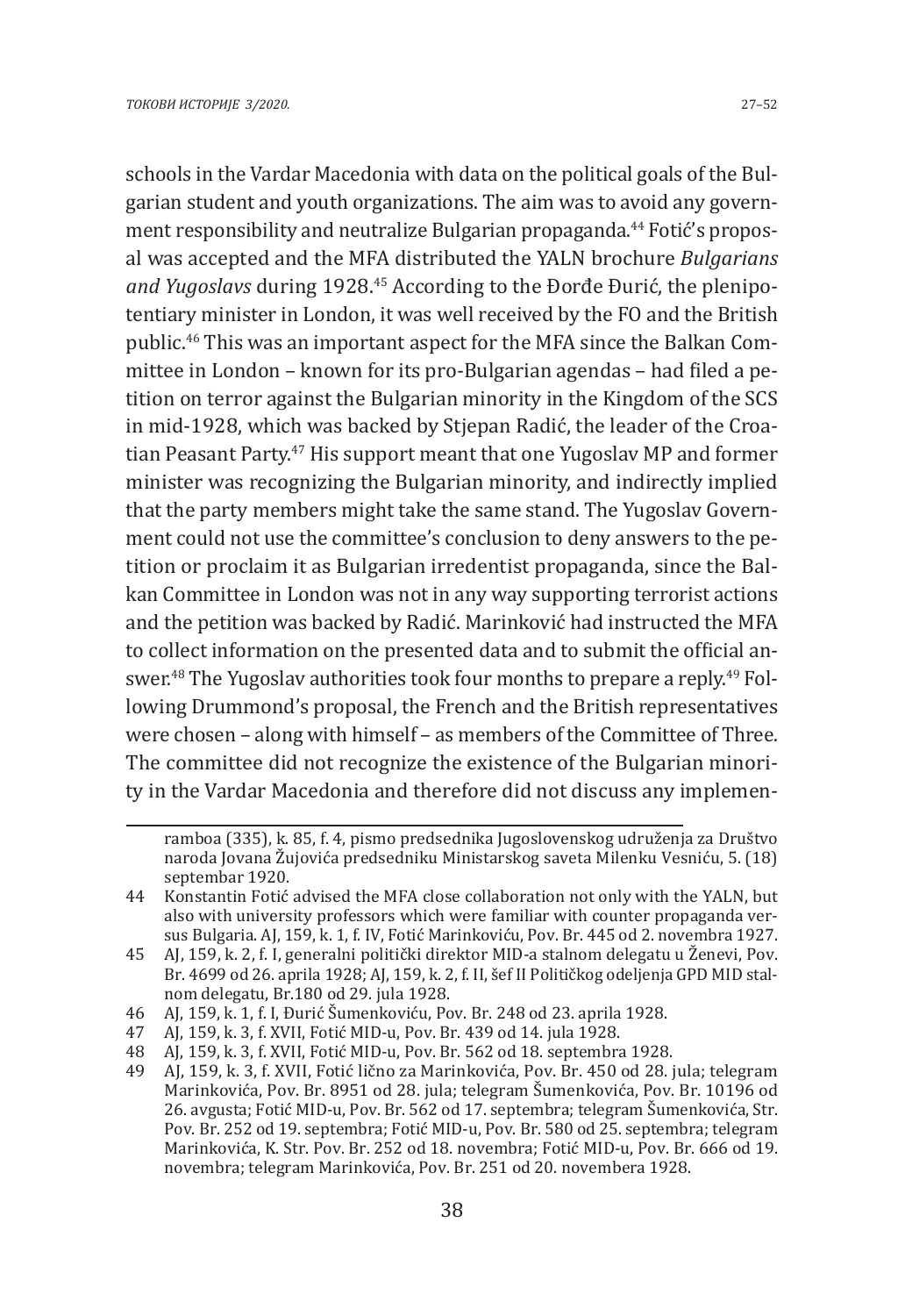tation of minority treaties in that particular case.<sup>50</sup> Yet, that was the first time that the Yugoslav authorities had to deal seriously with the Bulgarian petitions before the LoN. According to the preserved archival records, it seems that the MFA's officials were concerned for the first time in examining in detail the issue of minority petitions. On 3 January 1929, the MFA asked Fotić to send all documents concerning the LoN's procedures for minority petitions from the previous 10 years alongside with the most important files on the Balkan Committee's petition.<sup>51</sup> Sudden interest for minority issues was provoked by the Stresemann-Aleski dispute. Fotić advised Acting Foreign Minister Konstantin Kumanudi to take a more active approach, since the previous rejection to take petitions into consideration was misinterpreted in Geneva as an indirect acknowledgment of guilt.<sup>52</sup>

The agitated atmosphere created by the minority issue prompted a second round of Bulgarian petitions. Drummond held the previous ground and did not take into consideration petitions raising question of the existence of the Bulgarian minority in the Kingdom of the SCS.53 He was processing only petitions concerning specific cases. The MFA used previous experience and was prepared to examine the petitions in greater detail. The main tactic was not changed and the discussion was still focused on the conditions of receivability.54 Nevertheless, the biggest chal-

<sup>50</sup> AJ, 159, к. 3, f. VI, Fotić MID-u, Pov. Br. 717 od 12. decembra; telegram Marinkovića, Pov. Br. 13742 od 12. decembra; Fotić MID-u, Pov. Br. 727 od 14. decembra 1928; AJ, 159, k. 3, f. XVII, Fotić MID-u, Pov. Br. 704 od 6. decembra 1928; AJ, 159, k. 41, f. 1, Fotić GPD-u MID-a, Pov. Br. 753 od 21. decembra 1928.

<sup>51</sup> AJ, 159, k. 5, f. IX, generalni politički director MID Stanoje Pelivanović Stalnoj delegaciji, Pov. Br. 90 od 3. januara; Fotić GPD-u MID-a, Pov. Br. 14 od 22. januara 1929; AJ, 159, k. 5, f. XXVI, Pelivanović Stalnoj delegaciji, Pov. Br. 14160/28 od 3. januara; Fotić GPD-u MID-a, Pov. Br. 13 od 22. januara 1929.

<sup>52</sup> AJ, 159, k. 5, f. IX, telegram zastupnika ministra inostranih dela Konstantina Kumanudia, Pov. Br. 445 od 19. januara; Fotić MID-u, Pov. Br. 23 od 19. januara; Fotić Kumanudiu, Pov. Br. 24 od 20. januara 1929; AJ, 159, k. 5, f. XXVI, Pelivanović Stalnoj delegaciji, Pov. Br. 14160/28 od 3. januara 1929.

<sup>53</sup> AJ, 159, k. 5, f. XXVI, Fotić MID-u, Pov. Br. 128 od 2. marta 1929.

<sup>54</sup> AJ, 159, k. 4, f. III, Stalna delegacija u Ženevi GPD-u MID-a, Pov. Br. 748 od 29. decembra 1929; AJ, 159, k. 41, f. 2, Fotić MID-u, Pov. Br. 229 od 22. marta; generalni politički director MID-a Konstantin Fotić poslaniku u Bernu Iliji Šumenkoviću, Pov. Br. 4955 od 24. maja; telegram Marinkovića, Pov. Br. 6826 od 15. jula; Fotić poslanstvima u Parizu, Londonu i Rimu i Stalnoj delegaciji u Ženevi, Pov. Br. 8459 od 12. avgusta; pomoćnik ministra inostranih dela Lujo Bakotić Stalnoj delegaciji u Ženevi, Pov. Br. 9068 od 23. avgusta; Šumenković MID-u, Pov. Br. 553 od 24. avgusta; telegram i pismo Kumanudia Šumenkoviću, Pov. Br. 9401 od 27. avgusta; Marinković Šumenkoviću, Pov. Br. 118 od 28. avgusta; Šumenković Marinkoviću, Pov. Br. 575 od 29. avgusta 1929.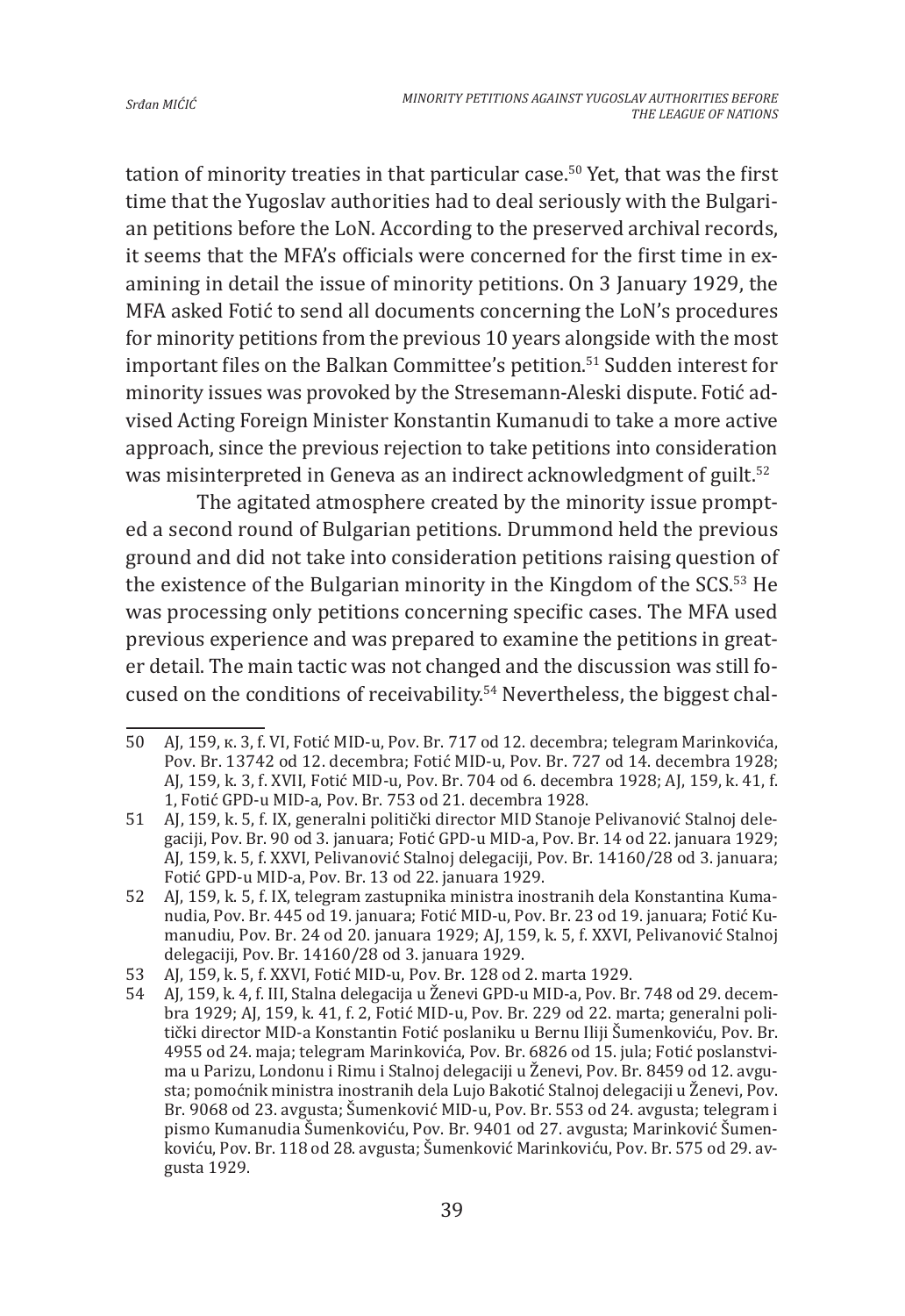lenge for the Yugoslav authorities concerning the Bulgarian petitions was on the horizon.

The signatories of the new petition were Dimitrije Šalević, the former vice-president of the Skopje municipality, and Dimitrije Ilić (Димитър Илиев), a former judge in Veles. It was dated in Skopje in December of 1929, and filed in Geneva in January of 1930. Two weeks later, Gligorije Anastasijević (Григор Анастасов Кюркчиев), former MP and member of the board of the YDP, registrated himself as the third signatory.55 The Yugoslav Government faced a significantly different situation. For the first time, the petitioners' claims on the Bulgarian minority had greater credibility since they were citizens of Macedonia and they were elected either by the local population or appointed by the state institutions during the 1920s. The Yugoslav Government had to take a contemplative approach, which instigated a change of tactics. The petition could not be rejected on the ground of the Bulgarian irredentist propaganda. The new strategy was devised to personally discredit all three signatories. The MFA was collaborating closely with the other Yugoslay authorities.<sup>56</sup> The interior ministry took only five days to gather data on Shalev and Iliyev. The official report described them as deceptive persons who were seeking only personal gains.57 Milan Milojević, a prominent member of the YDP expressed a similar view on Anastasov, probably only to diminish the latter's importance for the party in Vardar Macedonia.<sup>58</sup> The three petitioners had close collaboration with the IMRO from the start, most probably through personal a friendship between Dimitar Shalev and Yordan Gyurkov (Йордан Христов Гюрков). The organization provided financial and logistical support.<sup>59</sup> The MFA confirmed information on that matter in May of 1930.<sup>60</sup>

<sup>55</sup> *От Скопие до Женева. Димитър Шалев – защитник на малцинствата в Обществото на народите*, съставител Димитър Митев, (София: Логис, 2012), 63–67, 73–75, 113.

<sup>56</sup> AJ, 159, k. 8, f. 15/II, sekretar Stalne delegacije u Ženevi Branko Dimić PO-u MIP-a, Pov. Br. 1229/1930 od 24. januara; v. d. načelnika PO MIP Pavle Karović Stalnoj delegaciji, Pov. Br. 2565 od. 13. februara 1930; AJ, Fond Ministarstva inostranih poslova Kraljevine Jugoslavije (334), kutija 178, jedinica opisa 501, listovi 437, 438.

<sup>57</sup> *От Скопие до Женева*, 80–82, 98, 99, 117.

Milojević was evidently so irritated by the course of events that he did not even mention Atanasov by name in his memoirs. Милојевић, *Балканска равнотежа*, 190, 191.

<sup>59</sup> For further reading: *От Скопие до Женева*, passim.

<sup>60</sup> AJ, 159, k. 44, f. 15/III, Karović poslanstvima u Sofiji i Tirani, Konzulatu u Korči i Stalnoj delegaciji u Ženevi, Pov. Br. 10321 Reg. Br. Bu.-8.00 od 31. maja; Karović Ministarstvu unutrašnjih poslova i Stalnoj delegaciji u Ženevi, Pov. Br. 11437 od 12. juna 1930.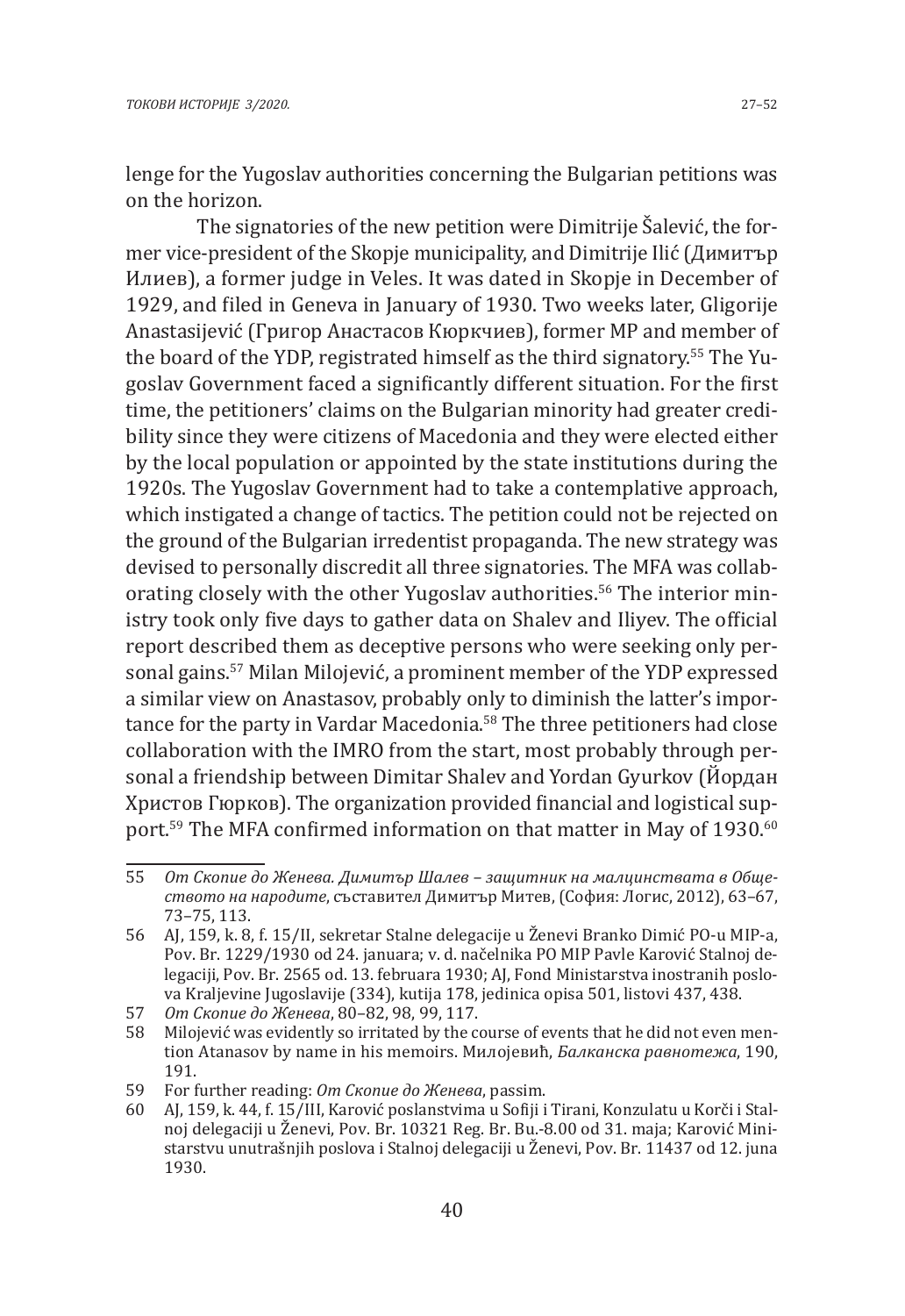The Yugoslav diplomatic, police, and military services had a watchful eye on the contacts between these three petitioners, on the one hand, and the IMRO, the Croatian, Albanian, and Montenegrin political emigration, on the other hand.<sup>61</sup> The issue was particularly sensitive as some gathered information suggested potential cooperation in terrorist actions.<sup>62</sup> According to preserved archival sources, it seems that the discovery of connections between the three petitioners and the IMRO was crucial for the failure of their action in Geneva.63 The tactic was successful and the Kingdom of Yugoslavia no longer faced dangerous accusations.

The petition had two side effects, which had concerned the Yugoslav authorities. The first was a new round of minority petitions signed by the different Bulgarian organizations.<sup>64</sup> The second, more important, was the fact that Drummond had asked the LoN's Section for Minorities to write a report on Serbian-Bulgarian relations and the so-called "Macedonian question." The report did not favor the Yugoslav side, since it was based primarily on information from the British, Austrian, and Hungarian press, and was referring to the existence of an undefined Macedonian minority while recommending autonomous administration for Vardar, Aegean, and Pirin Macedonia.<sup>65</sup> Nevertheless, neither of those two side effects had any impact on the Yugoslav positions in the LoN. The great debate on the system for protection of minority rights had a grand finale on the XI Session of the Assembly in 1930. The Yugoslav Diplomatic Service had far less difficulties handling the subsequent petitions signed by Sha-

<sup>61</sup> AJ, 159, k. 44, f. 15/III, Karović Stalnoj delegaciji, Pov. Br. 7667 i 7911 od 26. aprila; Fotić Stalnoj delegaciji, Pov. Br. 8496 Reg. Br. Mav 20–16 od 7. maja; Karović Stalnoj delegaciji, Pov. Br. 11437 od 12. juna; otpravnik poslova u Bernu Sreten Stojaković Stalnoj delegaciji, Pov. Br. 224 od 21. jula; otpravnik poslova u Ženevi Ivo Andrić PO-u MIP-a, Pov. Br. 702 i 703 od 30. jula; telefonski izveštaj Šumenkovića, Pov. Br. 763 od 19. avgusta; Marinković Stalnoj delegaciji, Pov. Br. 16535 od 20. avgusta 1930; *От Скопие до Женева*, 131.

<sup>62</sup> AJ, 159, k. 44, f. 15/III, šef I odeljenja GPD MID Dragomir Ž. Kasidolac Stalnoj delegaciji u Ženevi, Pov. Br. 12168 Reg. Br. Bu.-8.00 od 25. juna 1930.

<sup>63</sup> AJ, 159, k. 9, f. 2, poslanik u Bernu i stalni delegat u Ženevi Ilija Šumenković GPD-u MID-a, Pov. Br. 182 od 15. marta 1931.

<sup>64</sup> AJ, 159, k. 7, f. 15/I, Karović Stalnoj delegaciji, Pov. Br. 4864 od 13. marta; Stalna delegacija MID-u, Pov. Br. 316 od 23. aprila 1930; AJ, 159, k. 9, f. 2, Karović Stalnoj delegaciji, Pov. Br. 17239, Reg. Br. Mav. 1 od 24. avgusta 1931; AJ, 159, k. 9, f. 6, Stalna delegacija Kumanudiu, Pov. Br. 86 od 30. januara 1931; AJ, 159, k. 44, f. 15/III, Karović Stalnoj delegaciji, Pov. Br. 7667 od 26. aprila; Fotić Stalnoj delegaciji, Pov. Br. 9924 od 26. maja; telegram Šumenkovića MID-u, 19. septembar 1930.

<sup>65</sup> AJ, 159, k. 44, f. 15/III, Andrić Marinkoviću, Pov. Br. 701 od 28. jula 1930.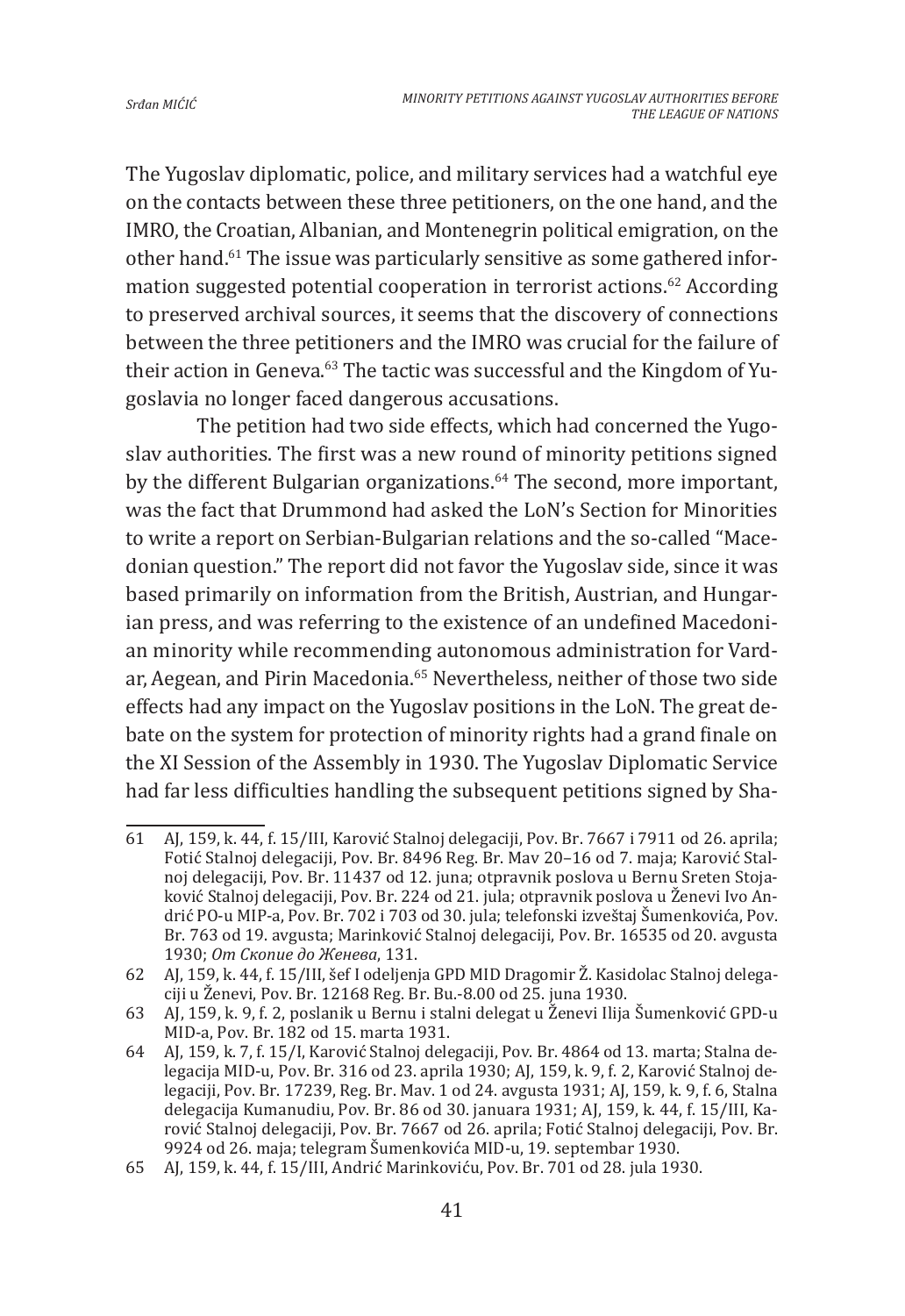lev, Iliyev, and Anastasov.<sup>66</sup> Finally, Iliyev had accepted cooperation with the Yugoslav authorities against Shalev and Anastasov in 1932. The former had denounced publicly his previous cooperation with the latter and dismissed the truthfulness of all the allegations stated in their petitions and in their correspondence with foreign organizations and the press.<sup>67</sup>

Unlike the Bulgarian petitions, the Yugoslav authorities were convinced that the Hungarian minority's charges were mostly designed by the official institutions in Budapest. The Hungarian Government was largely relying on international propaganda during the 1920s. Complaints were not filed in Geneva as it was estimated that the LoN was favoring the victorious over the defeated nations. Only one petition was filed at the beginning of the 1920s and it concerned one personal case. Even the Hungarian diplomats in Belgrade were reluctant to support minority requests for addressing to the LoN. One of the reasons for the Hungarian Diplomatic Service's passivity was dissatisfaction with the organizational skills of the Hungarian minority in the Kingdom of the SCS. After King Aleksandar had established a dictatorial regime their approach changed.<sup>68</sup>

Imre Prokopy, the general secretary of the dissolved Hungarian Party, started his action in Geneva. He sent 20 petitions and supplements from November of 1929 through February of 1933. The Government in Budapest supported him only after it became clear that he could not achieve the stated goals. Complaints were concerning issues of general interest for the Hungarian minority: newly introduced educational policies in schools, dismissed Hungarian teachers, banned the usage of the Hungarian language in official communication, and the government's attitude toward sports, cultural, and other Hungarian associations.<sup>69</sup> Although the MFA was convinced that he was a member of the League for Revision,<sup>70</sup> it did not rejected petitions based on procedure of receivabil-

<sup>66</sup> AJ, 159, k. 9, f. 6, Stalna delegacija Kumanudiu, Pov. Br. 86 od 30. januara 1931; AJ, 159, k. 18, f. 17/I, Andrić MID-u, Pov. Br. 44 od 16. januara; Karović Stalnoj delegaciji, Pov. Br. 1034, Reg. Br. Mav 5 od 20. januara 1931.

<sup>67</sup> AJ, 159, k. 46, f. 4-1, generlani konzul u Ženevi N. S. Petrović Stalnoj delegaciji u Ženevi, K. Str. Pov. Br. 109 od 21. oktobra 1932.

<sup>68</sup> Janjetović, *Deca careva*, 402; Enike A. Šajti, *Mađari u Vojvodini 1918–1947*, (Novi Sad: Forum, 2010), 82, 85, 87, 89; Nándor Bardi, Ferenc Eiler, "Territorial revision and minority protection in Hungarian politics", *Minority Hungarian Communities in the Twentieth Century*, eds Nándor Bardi, Csilla Fedinec, Lászlo Szarka, (New York: Columbia University Press, 2011), 131–137.

<sup>69</sup> Janjetović, *Deca careva*, 402; Šajti, *Mađari u Vojvodini*, 83, 87.

<sup>70</sup> AJ, 159, k. 9, f. 3, Kasidolac Stalnoj delegaciji, Pov. Br. 14993, Reg. Br. Manj. 20–05 od 2. avgusta i Pov. Br. 16305 od 25. avgusta 1930.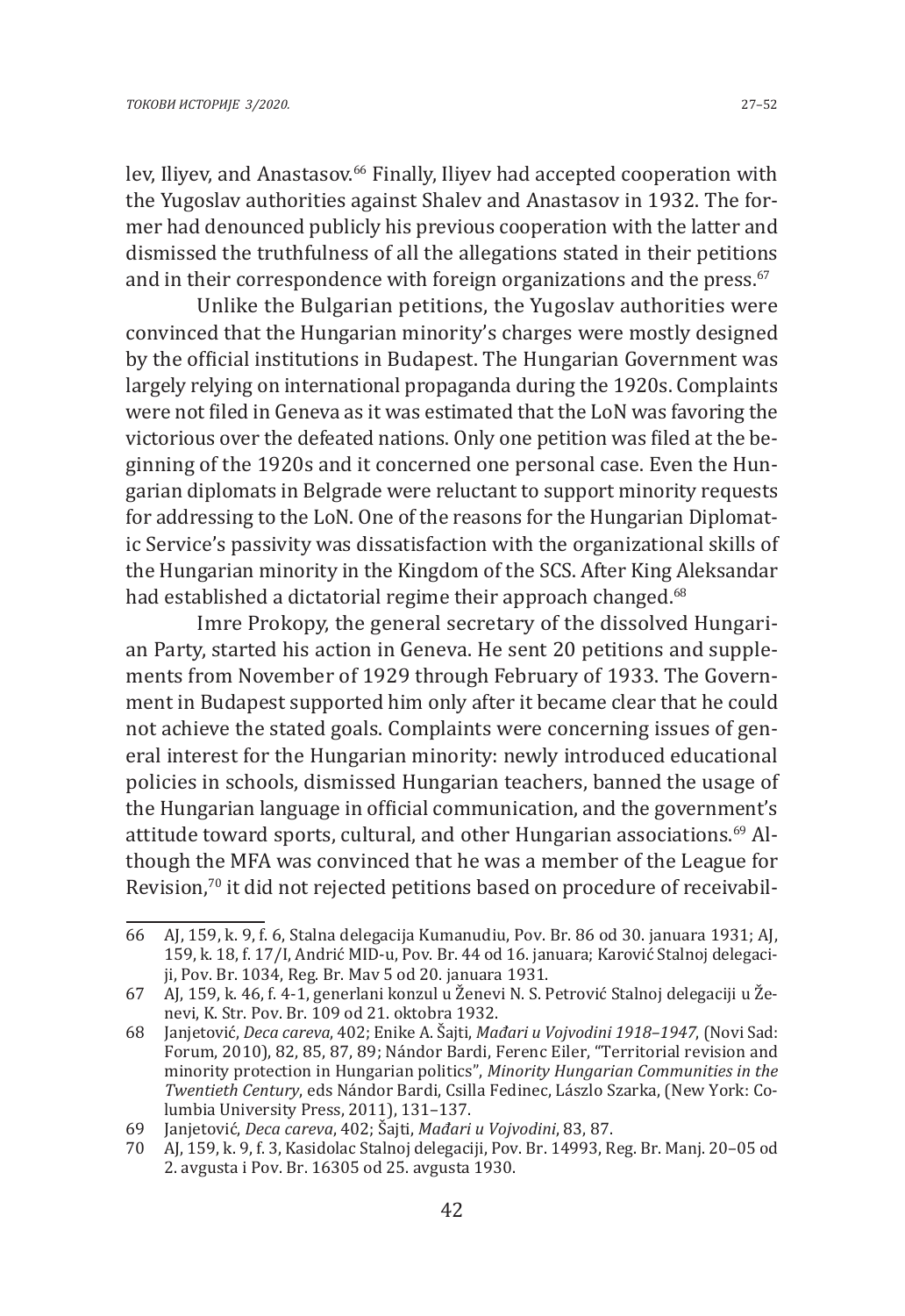ity and answered to most of the filed accusations. The Yugoslav authorities rejected part of Prokopy's petitions – most probably drawing on their experience with the Bulgarian petitions – on the grounds of his residency in Hungary. The presented cases were countered with contrasting data or were represented as isolated problems detached from the general trends. In cases of schools and teachers, statistical data was used in such a manner that Yugoslav theses could be proved easily. The question of using the official and minority languages was justified by the necessity for communication between the municipal clerks and the local population.<sup>71</sup> It was convenient for the Yugoslav authorities to denounce Prokopy as a revisionist since his residence was in Hungary, regardless of the fact that he was the former general secretary of the Hungarian Party in the Kingdom of the SCS.72 Other Hungarian petitioners submitted specific cases, which were unimportant for the Kingdom of Yugoslavia and the LoN, most were rejected by the Committee of Three.<sup>73</sup> According to the interior ministry, all the petitioners were Hungarians who had refused to pledge loyalty to the new homeland and left the Kingdom of the SCS before 1928.74

The Bulgarians and Hungarians tried – in addition to addressing the LoN – to indirectly influence the diplomats in Geneva through the International Federation of League of Nations Societies and the European Congress of Nationalities. The Federation had close relations with the LoN General Secretariat and its work was influenced by the French repre-

<sup>71</sup> AJ, 159, k. 9, f. 3, Karović Stalnoj delegaciji, Pov. Br. 1209 od 24. januara i Pov. Br. 1625 od 1. februara 1930; AJ, 159, k. 14, f. 1, Dimić GPD-u MID-a, Pov. Br. 526 od 5. juna; MID Stalnoj delegaciji, Pov. Br. 11105 od 12. juna; Fotić Stalnoj delegaciji, Pov. Br. 12057 od 5. jula; Dimić Stalnoj delegaciji, Pov. Br. 934 od 15. oktobra; Kasidolac Stalnoj delegaciji, Pov. Br. 23956, Reg. Br. Mav 20–05 od 12. decembra 1930; AJ, 159, k. 14, f. 2, Šumenković GPD-u MID-a, Pov. Br. 427 od 8. maja; Fotić Stalnoj delegaciji, Pov. Br. 12035 od 12. jula 1930; AJ, 159, k. 9, f. 3, Fotić Stalnoj delegaciji, Pov. Br. 12662 od 9. jula i Pov. Br. 21208 Reg. Br. Manj 20–05 od 21. oktobra 1930; AJ, 195, k. 14, f. 5, Karović Stalnoj delegaciji, Pov. Br. 12938, Reg. Br. Manj. 20–05 od 30. septembra; Fotić Stalnoj delegaciji, Pov. Br. 21781 od 8. i decembra i Pov. Br. 23316 Reg. Br. Manj 20–05 od 10. novembra 1930; Janjetović, *Deca careva*, 403; Šajti, *Mađari u Vojvodini*, 89.

<sup>72</sup> Šajti, *Mađari u Vojvodini*, 87.

The only success was temporarily improvement of school teaching. AJ, 159, k. 9, f. 6, Šumenković MID-u, Pov. Br. 441 od 6. aprila 1931; Janjetović, *Deca careva pastorčad kraljeva*, 404.

<sup>74</sup> AJ, 159, k. 9, f. 3, Karović Stalnoj delegaciji, Pov. Br. 19595, Reg. Br. Manj. 20–05 od 14. oktobra 1930; AJ, 159, k. 14, f. 6, Fotić Stalnoj delegaciji, Pov. Br. 14791, Reg. Br. Mav. 16 od 16. jula 1931.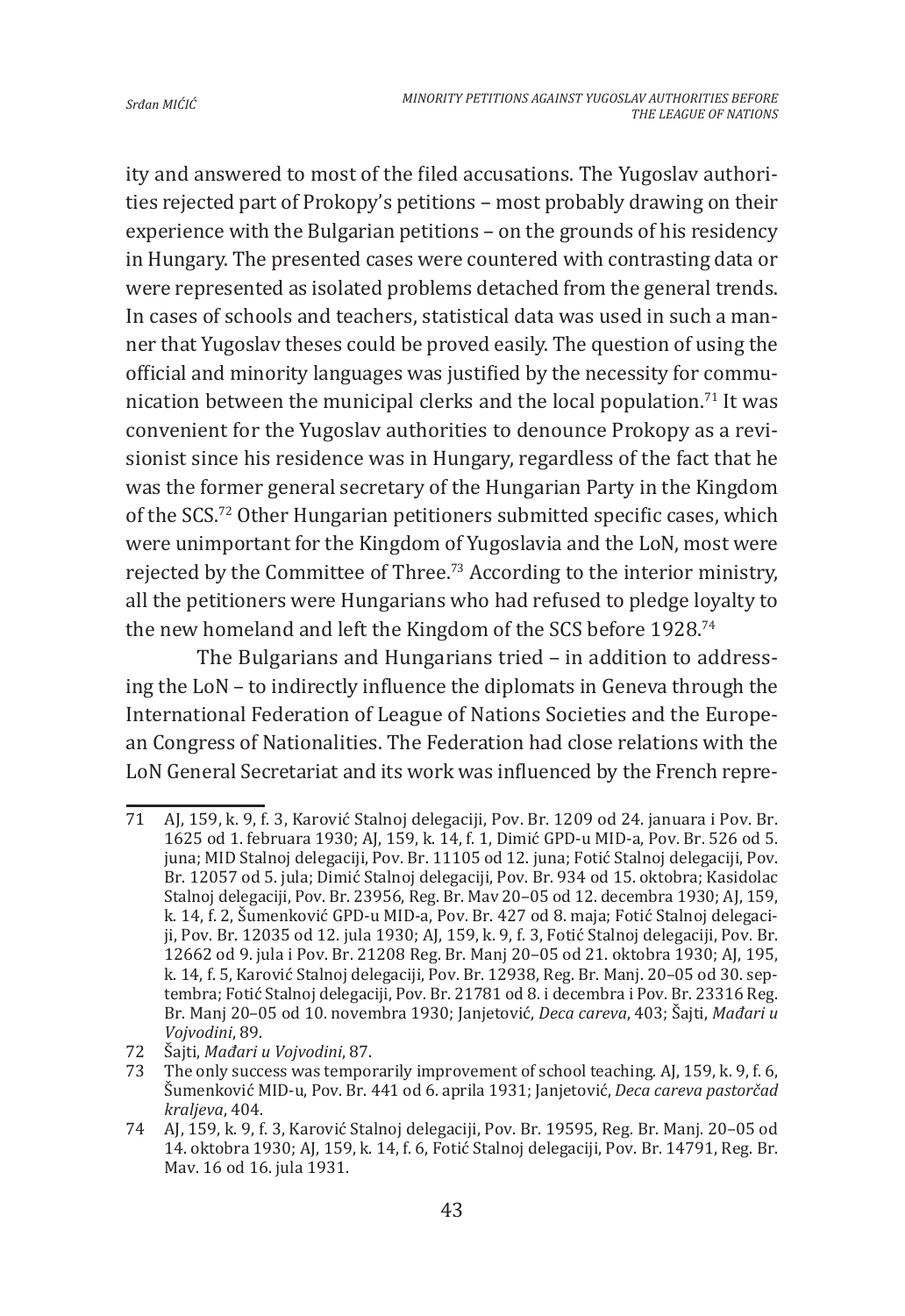sentatives.75 The congress had a partial impact since their annual forums were held before sessions of the LoN assembly and council, yet its work was based on the German perception of nations and ethnicities. Since its foundation in 1925 – in which representatives of the Hungarian minorities took part – it had tacit support from Hungarian PM István Bethlen for tackling contemporary minority issues. Close German-Hungarian-Jewish cooperation resulted in their full control over the Congress until 1933.76 It seems that the Yugoslav Foreign Service was not troubled with the action in the ranks of the Federation.<sup>77</sup> which was under French influence. The case of the congress was quite different.

The Yugoslav delegations had as significant position as Josip Vilfan78 – representative of the Slovene minority in Italy – was president of

- 76 The German MFA had been reluctant at first to the idea of the Congress regardless to fact it was founded on initiative of German minorities – and later did take full control over the Congress as the instrument for promoting pan-German ideas. Jewish delegates declined further cooperation after 1933. The Congress was dealing with four areas of minority issues: 1) the work and procedures of the LoN, 2) policies of the states with minority obligations, 3) cultural autonomy, 4) national and supranational cooperation among members of the Congress; and it existed till 1938. Xosé M. Núñez Seixas, "¿Autodeterminación o autonomía cultural? Debates ideológicos en el congreso de nacionalidades Europeas (1925–1939)ˮ, *Hispania*, Vol. 58, Núm. 3 (1998), 1115–1118, 1121–1130; Ferenc Eiler, "International Minority defense system: The League of Nations", *Minority Hungarian Communities in the Twentieth Century*, eds Nándor Bardi, Csilla Fedinec, Lászlo Szarka, (New York: Columbia University Press, 2011), 98, 99; Ferenc Eiler, "Edle Vorhaben vs. politisches Kalkül. Tätigkeit des Europäischen Nationalitätenkongresses vor und hinter den Kulissen (1925–1938)ˮ, *Öt Kontinens*, az Új- és Jelenkori Egyetemes Történeti Tanszék tudományos közleményei, No 2012/1, 13–19.
- 77 AJ, 159, k. 5, f. XXVI, Pelivanović Fotiću, III Str. Pov. Br. 13 od 28. januara i II Pov. Br. 484 od 5. februara 1929.
- 78 Josif Vilfan was born in Slovenian family in Trieste in 1878. He was educated in Trieste, Dubrovnik and Vienna. Vilfan started his professional career in the law office of Dr. Matko Laginja, the later Croatian ban. Later he had established law office in Trieste, and started his national and political work in 1906. He was elected representative of Slovene minority in municipality of Trieste from 1909, president of "Edinost" from 1910, and Italian MP from Trieste during 1921–1928. Vilfan emigrated from Italy in 1928, after conflict with Benito Mussolini. He started his international career as a member of the Committee for the minority and colonial issues of the Interparliamentary Union in 1923. Vilfan's residency was in Vienna 1928–1939, and during

<sup>75</sup> The Federation was founded in Geneva in 1919 as a reaction to the disappointing draft of the LoN's Covenant. It was acting on self-initiative and avoided to be patronised by the diplomats or the LoN. The French Association had a dominant position. The Federation had started to advocate forming of the Permanent Minority Committee in the ranks of the LoN 1928. For further reading: Jean-Michel Guieu, "La SDN et ses organisations de soutien dans les années 1920. Entre promotion de l'esprit de Genèvе et volonté d'influence", *Relations Internationales*, vol. 151, no. 3 (2012), 11– 23.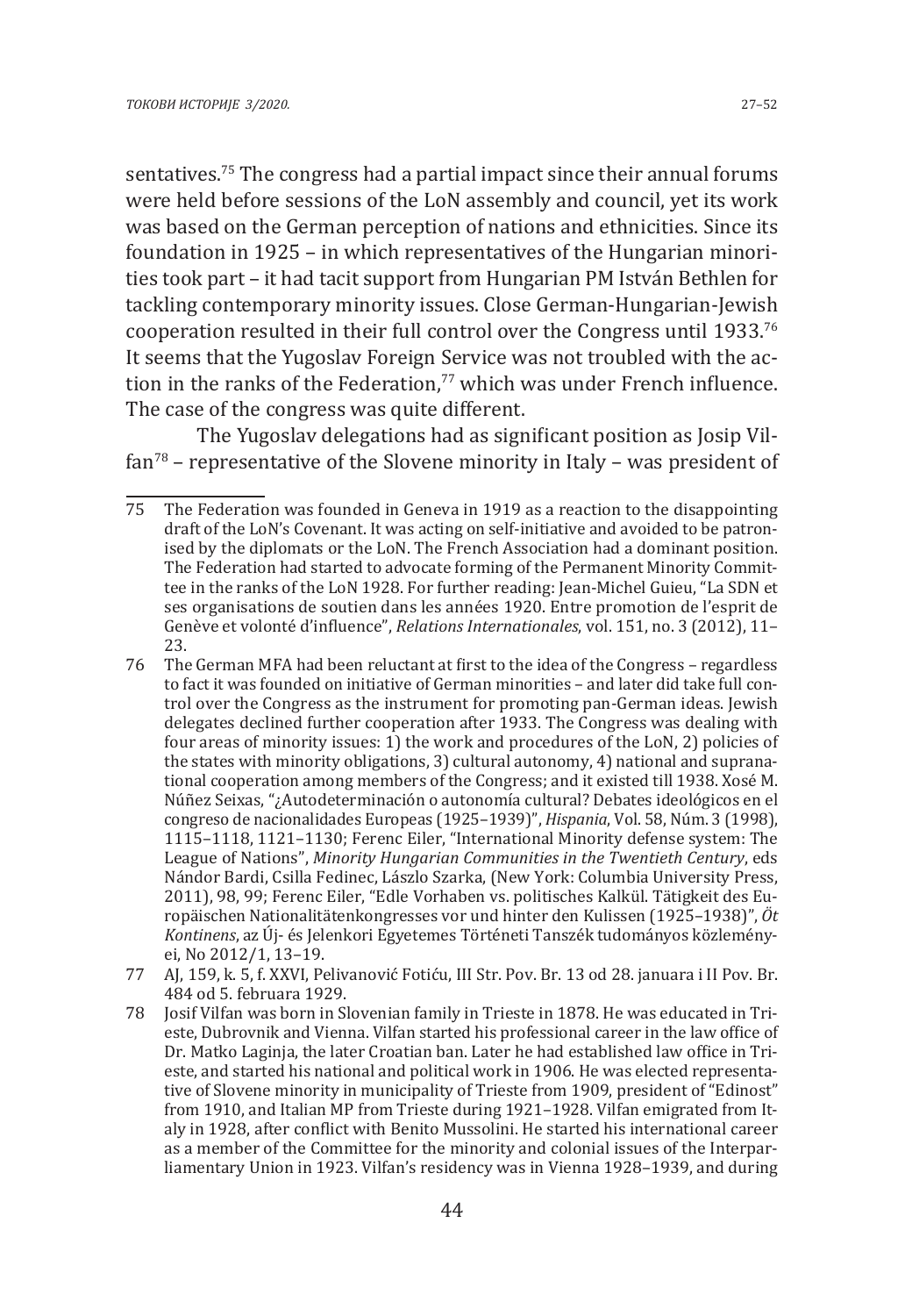the Congress, and the Yugoslav minorities from Austria and Italy were participating in founding the Congress.79 His group was closely collaborating with the MFA and the Permanent Delegation in Geneva.<sup>80</sup> They could not count on help from Czechoslovakia or Poland since their delegates stopped participating in 1927.<sup>81</sup> The Hungarian minorities had demonstrated that they were concerned more with revisionism than with their rights, yet for them the Congress had lost its importance during the IV annual forum, in 1928. Geza Süllő – who was regularly voted as one of the vice-presidents – had a very low opinion of the efficiency of the Congress. The Yugoslav authorities had been preventing the participation of former Hungarian minority representative Leo Deak in the Congress since 1929, and it became clear that the German and the Hungarian minorities in the Kingdom of the SCS had different agendas.<sup>82</sup>

The Yugoslav representatives on the V and the VI annual forum were struggling against propaganda of the Bulgarian and Hungarian minorities – in the midst of the discussion on minority rights in the LoN – who were using meetings to distribute petitions filed in the LoN. The Yugoslavs had yet another important task, to prevent he participation of Shalev, Atanasov, and Iliyev. However, they had failed to prevent the recognition of the Bulgarian minority in Macedonia.<sup>83</sup> As a reaction, the most activate petitioners were trying to create a Bulgarian-Hungarian group and suppress Vilfan's influence. The dispute took place in the wider framework of the German-Italian competition for control of minority issues. The Yugoslav minority representatives were closely cooperating with the Germans, while the Bulgarian-Hungarian group was seeking support from

most of that period he was president of the Congress. Later he had changed residency and moved to Belgrade. "Др. Јосип Вилфан", *Narodna odbrana*, Br. 40, God. III, 30. septembar 1930; 654, 655; Eiler, "Edle Vorhabenˮ, 16, 25.

<sup>79</sup> Seixas, "¿Autodeterminación o autonomía cultural?, 1115, 1116; Eiler, "Edle Vorhabenˮ, 16.

<sup>80</sup> Vilfan and the Yugoslav delegates from Italy and Austria were instructed by the Foreign Minister and their expenditures were funded by the MFA. AJ, 159, k. 41, f. 2, Fotić Kumanudiu, Pov. Br. 580 od 31. avgusta 1929; AJ, 159, k. 7, f. 8, telegram Marinkovića, Pov. Br. 16777 od 27. avgusta 1930.

<sup>81</sup> Eiler, "Edle Vorhaben", 18.<br>82 Šaiti. Mađari u Voivodini. 8

Šajti, Mađari u Vojvodini, 86, 87; Eiler, "Edle Vorhaben", 20.

<sup>83</sup> AJ, 159, k. 41, f. 2, Fotić Kumanudiu, Pov. Br. 580 od 31. avgusta 1929; AJ, 159, k. 7, f. 8, Šumenković MID-u, Pov. Br. 828 od 4. septembra 1930; izveštaj "Šesti Kongres nacionalnih manjina. Odžran u Ženevi, 3–5 IX 1930.". Bulgarian representatives from Yugoslavia were participating on the annual forums held in 1929, 130, 1933 and 1934. Eiler, "Edle Vorhaben vs. politisches Kalkül", 24.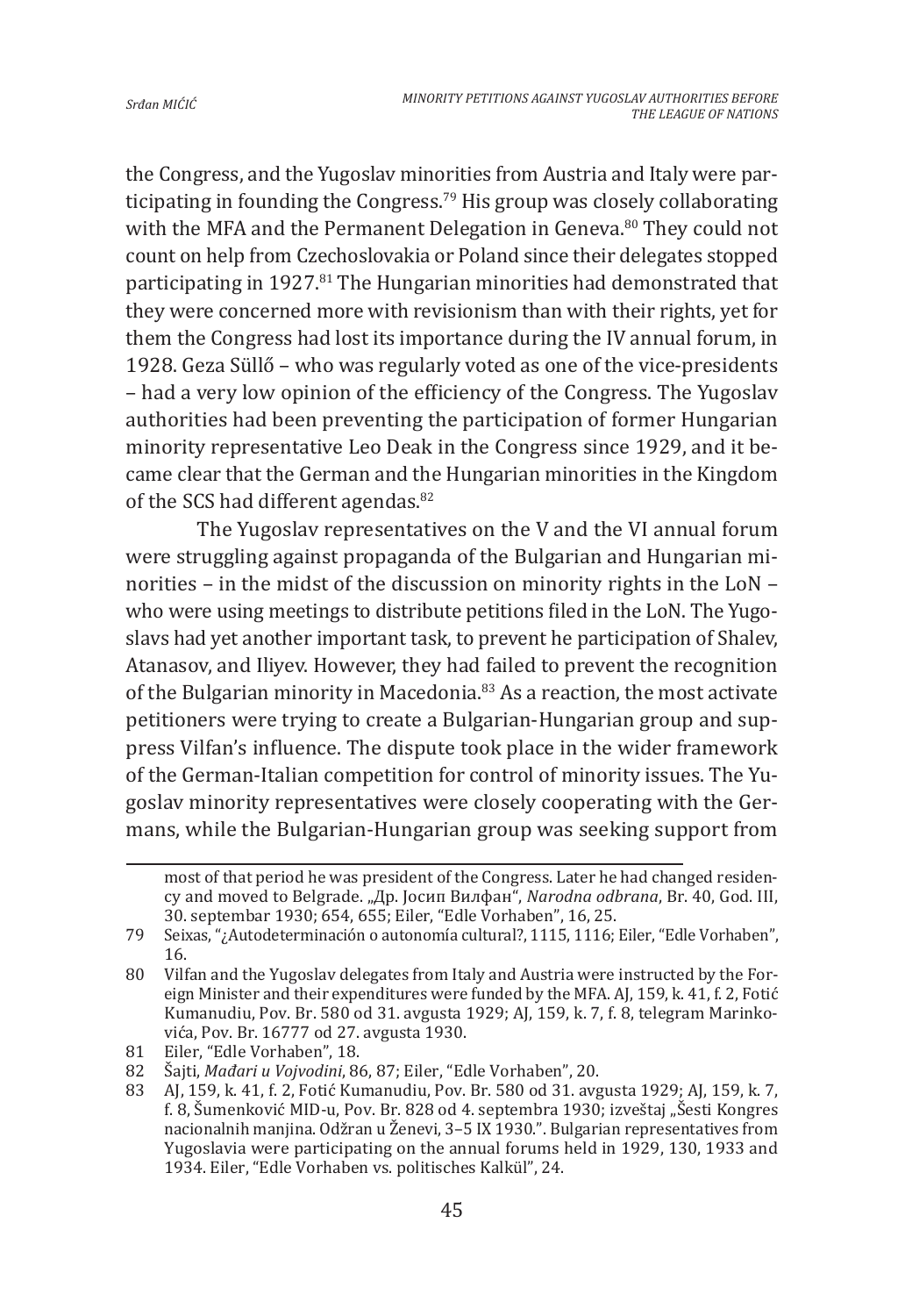the Italians.<sup>84</sup> Prokopy, Shalev, and Atanasov formed the Association for the protection of ethnic minorities in Yugoslavia, in May of 1931. Their intention was to forge a minority organization as an alternative to the Congress, and their main goal was to maintain the LoN's interest in their cases. The new tactic had no effect on the Yugoslav strategy since the main discussion on the minority protection was finished in the LoN in 1930. Contrary to the three petitioners' intentions, their official cooperation became a useful argument for the Yugoslav Permanent Delegation which could easily emphasize that there was no difference between those signatories backed by terrorists and those who acted as concerned individuals.85 Likewise, their action had an insignificant impact on the VII annual forum of the Congress, since Vilfan had been collaborating very closely with the Jewish and German delegates.<sup>86</sup>

### **Summary**

From the Yugoslav viewpoint the crucial difference in forming particular tactics were measures employed by the Bulgarian and the Hungarian minorities during the Interwar Period. Although the Hungarian minority was recognized – and in that sense had represented one of the three largest minority groups – it was not affiliated with illegal activities such as guerilla warfare or terrorism. Therefore, their petitions represented a minor menace compared to the Bulgarian case. Yugoslavia's inactivity in minority rights was evident until the Stresemann-Zaleski dispute had opened a full discussion on the international system. It sparkled action led by Marinković and supported wholeheartedly by Fotić. Also, the discussion initiated series of Hungarian and Bulgarian petitions. The main Yugoslav strategy in the Bulgarian case was to prove the connection between the minority complaints and terrorist operations conducted on Yugoslav soil. The main challenge was the petitions signed by Shalev, Anastasov, and Iliyev, as former official representatives of the local population. The Yugoslav authorities had to change their course of action and

<sup>84</sup> AJ, 159, k. 9, f. 6, Karović Stalnoj delegaciji, Pov. Br. 7802, Reg. Br. Mav. 5 od 24. aprila; Kasidolac Stalnoj delegaciji, Pov. Br. 8244, Reg. Br. Manj. 5 od 30. aprila 1931.

<sup>85</sup> AJ, 159, k. 9, f. 3, Karović Stalnoj delegaciji, Pov. Br. 11069, Reg. Br. Mađ. 6–1 od 8. juna 1931; AJ, 159, k. 14, f. 7, Stalna delegacija Fotiću, Pov. Br. 636 od 10. juna 1931; AJ, 159, k. 9, f. 6, Dimić GPD-u MID-a, Pov. Br. 452 od 22. maja 1931; *От Скопие до Женева*, 437, 438, 442, 443, 448.

<sup>86</sup> AJ, 159, k. 9, f. 2, načelnik PO MIP Ivan Vukotić Stalnoj delegaciji, Pov. Br. 17939 od 8. septembra 1931; AJ, 159, k. 9, f. 6, Dimić PO-u MIP-a, Pov. Br. 919 od 2. septembra 1931.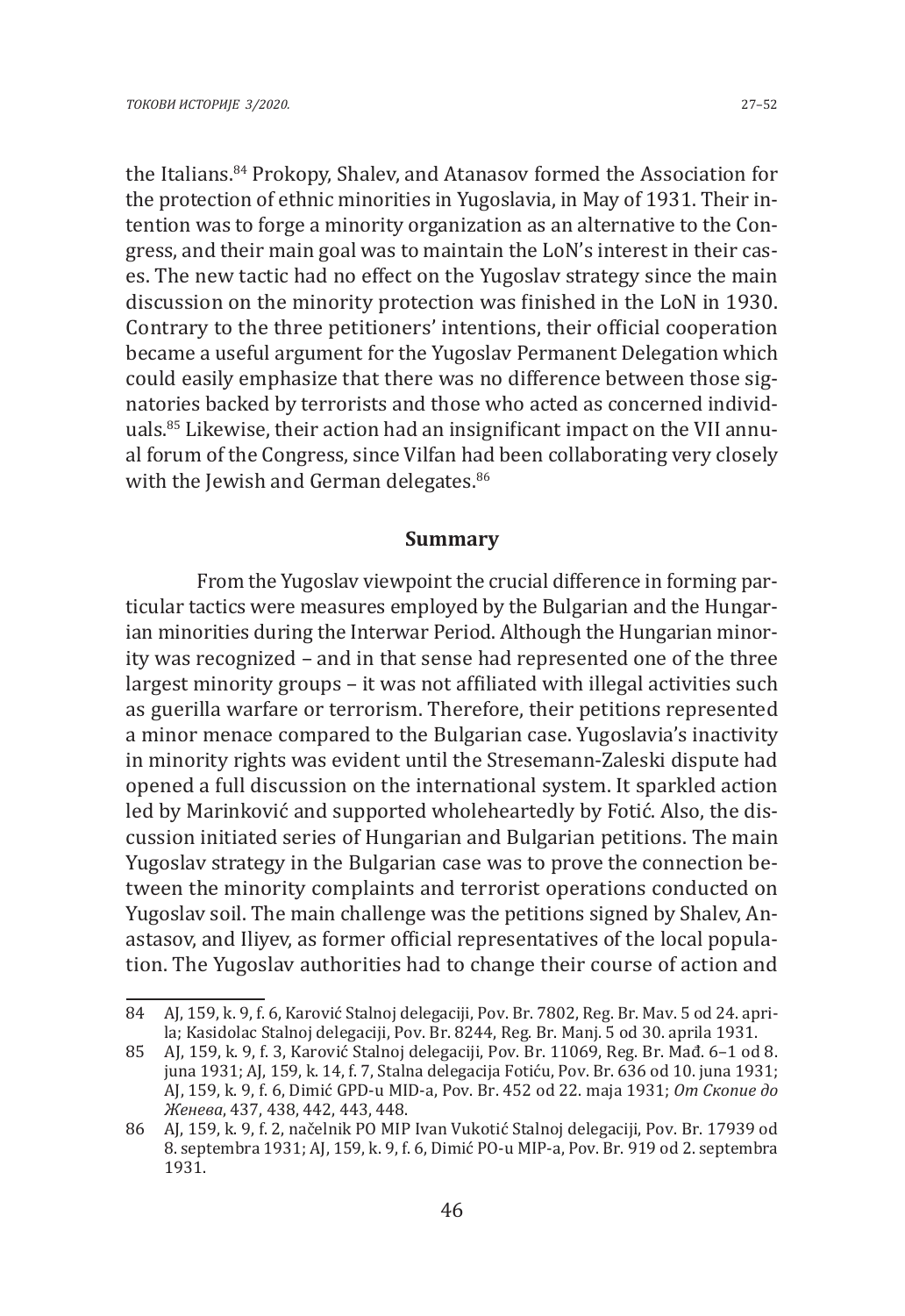focus on discrediting petitioners rather than proving their allegiance to the IMRO. Nevertheless, Iliyev's public denunciations on the cooperation between the Bulgarian petitioners and terrorist organization had its impact on countering the Bulgarian-Hungarian activities through the European Congress of Nationalities.

## **Sources and Literature**

- Ádám, Magda. *Richtung Slebstvernichtung: Die Kleine Entente 1920–1938*. Budapest: Corvina, Wien: Österreichischer Bundesverlag, 1988.
- Aldeman, David A. *A Shattered Peace. Versailles 1919 and the Price We Pay Today*. Hoboken: Wiley, 2008.
- Bardi, Nándor, Ferenc Eiler. "Territorial Revision and Minority Protection in Hungarian politics". *Minority Hungarian Communities in the Twentieth Century*, eds Nándor Bardi, Csilla Fedinec, Lászlo Szarka. New York: Columbia University Press, 2011.
- Bartsch, Sebastian. *Minderheitenschutz in der internationalen Politik. Völkerbund und KSZE/OSZE in neuer Perspektive*. Opladen: Westdeutscher Verlag, 1995.
- Bartsch Sebastian. "Erfolge im Schatten der Scheiterns Das Minderheitenschutzverfahren des Völkerbundes". *Friedenssichernde Aspekte der Minderheitenschutzes in der Ära des Völkerbundes und der Vereinten Nationen in Europa*, Hrsg. Manfred Mohr. Berlin–Heidelberg: Springer-Verlag, 1996.
- Бибо, Иштван. *Беда малих источноевропских држава*. Сремски Карловци – Нови Сад: ИК Зорана Стојановића, 1996.
- Cowan, Jane K. "Who's Afraid of Violent Language? Honor, Sovereignty and Claims-Making in the League of Nations". *Anthropological Theory*, Volume 3, Issue 3, September 2003. doi: 10.1177/14634996030033002
- Cvetkovska, Nadežda. *Makedonskoto prašanje vo jugoslovenskiot parlament megu dvete svetski vojni*. Skopje: INI, 2000. (cyrillic)
- *Dvostrani i višestrani međunarodni ugovori i drugi diplomatski akti o državnim granicama, političkoj i vojnoj saradnji, verskim i etničkim manjinama*, II tom (1919–1945), prir. Momir Stojković. Beograd: Službeni list SRJ, 1998.
- Eberhardt, Piotr. *Ethnic Groups and Population Changes in Twentieth-Century Central-Easter Europe: History, Data and Analysis*. London – New York: Routledge, 2015.<sup>2</sup>
- Eiler, Ferenc. "International Minority Defense System: The League of Nations". *Minority Hungarian Communities in the Twentieth Century*, eds Nándor Bardi, Csilla Fedinec, Lászlo Szarka. New York: Columbia University Press, 2011.
- Eiler, Ferenc. "Edle Vorhaben vs. politisches Kalkül. Tätigkeit des Europäischen Nationalitätenkongresses vor und hinter den Kulissen (1925– 1938)ˮ. *Öt Kontinens*, az Új- és Jelenkori Egyetemes Történeti Tanszék tudományos közleményei, No 2012/1.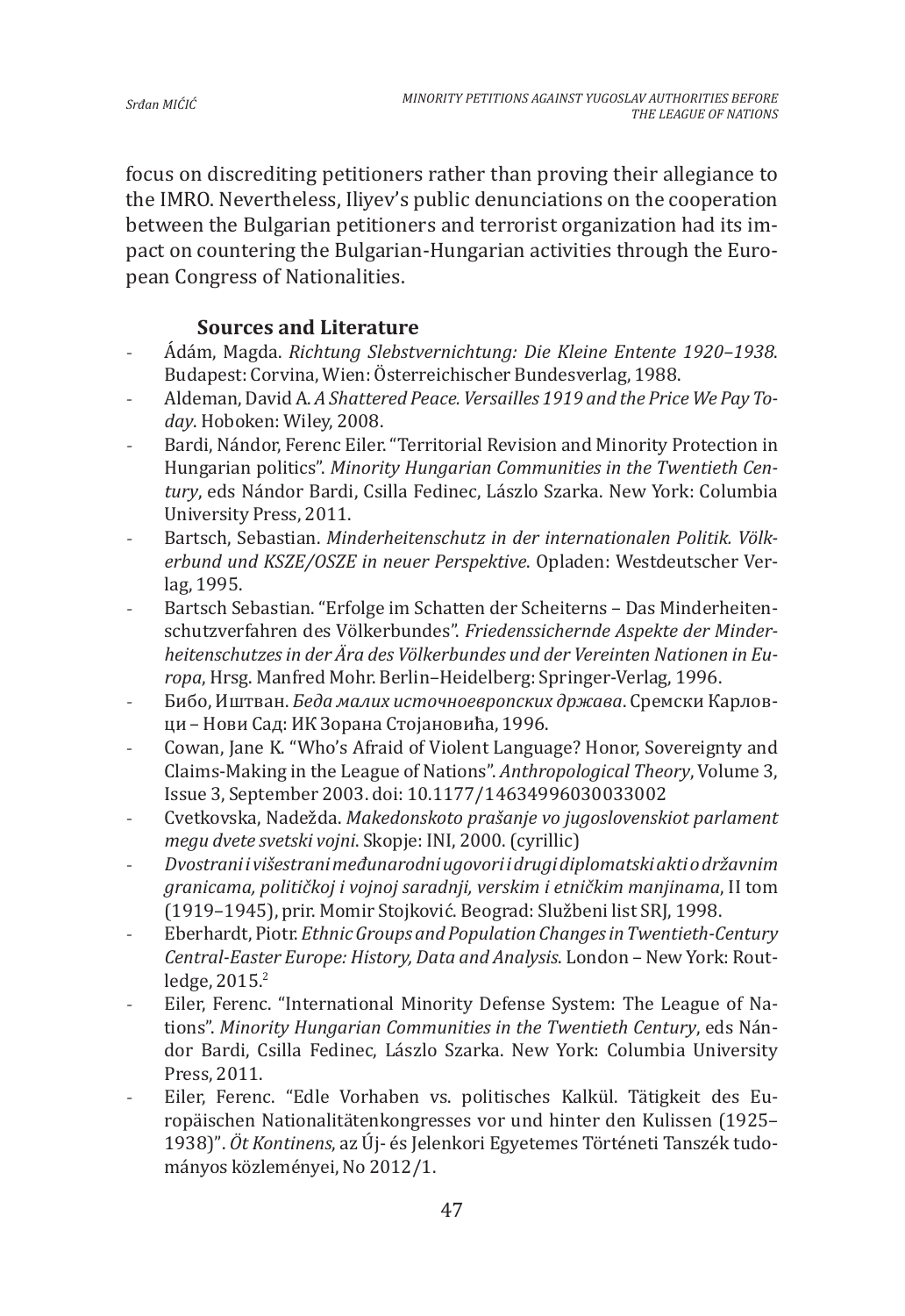- Fiš, Jerg. *Pravo naroda na samoopredeljenje. Obuzdavanje jedne iluzije*. Beograd: Albatros plus, 2013.
- Guieu, Jean-Michel. "La SDN et ses organisations de soutien dans les années 1920. Entre promotion de l'esprit de Genève et volonté d'influence". *Relations Internationales*, vol. 151, no. 3, 2012. doi: 10.3917/ri.151.0011
- Hilpold, Peter. "Minderheitenschutz im Völkerbundsystem". *Zur Entstehung des modernen Minderheitenschutzes in Europa. Handbuch der europäischen Volksgruppen*, Band 3, Hrsg. Christoph Pan, Beate Sibylle Pfeil. Wien – New York: Springer, 2006.
- Janjetović, Zoran. "Pitanje zaštite nacionalnih manjina u Kraljevini SHS na konferenciji mira u Parizu 1919–1920ˮ. *Istorija 20. veka* 2/2000.
- Janjetović, Zoran. *Deca careva pastorčad kraljeva. Nacionalne manjine u Jugoslaviji 1918–1941*. Beograd: INIS, 2005.
- Jovanović, Vladan. *Jugoslovenska država i Južna Srbija 1918–1929. Makedonija, Sandžak, Kosovo i Metohija u Kraljevini SHS*. Beograd: INIS, 2002.
- Kampus, Eliza. *Mica Ȋnțelegere*. București: Editura Ştiinţificǎ, 1968.
- Kimmich, Christoph M.. "Germany and the League of Nations". *The League of Nations in retrospect: proceedings of the symposium*. Berlin – New York: De Gruyter, 1983.
- Kisindžer, Henri. *Diplomatija I*. Beograd: Verzal Press, 1999.
- Krivokapić, Boris. "Zaštita manjina između dva svetska rata osvrt na neke posebne slučajeveˮ. *Međunarodni problemi* 1–2/2005.
- Krivokapić-Jović, Gordana. *Oklop bez viteza. O socijalnim osnovama i organizacionoj strukturi Narodne radikalne stranke u Kraljevini Srba, Hrvata i Slovenaca (1918–1929*). Beograd: INIS, 2002. (cyrillic)
- Longvort, Filip. *Stvaranje Istočne Evrope. Od preistorije do postkomunizma*. Beograd: Clio, 2002. (cyrillic)
- MacMillan, Margaret. *Paris 1919: Six Months that Changed the World*. New York: Random House, 2002.
- Mazower, Mark, *Dark Continent: Europe Twentieth-Century*. London: Penguine Books, 1999.
- Mihaylov, Ivan. *Spomeni II. Osvoboditelna borba 1919–1924 g*. [Louvain], 1965. (cyrillic)
- Mihaylov, Ivan. *Spomeni III. Osvoboditelna borba 1919–1924 г*. [Louvain], 1967. (cyrillic)
- Mićić, Srđan. "Mala antanta i pitanje manjina pred Društvom naroda 1927– 1934. godine". *Od Moravy k Moravě III: Z historie česko-srbských vztahů*, editoři: Václav Štěpánek, Ladislav Hladký, Verica Koprivica. Brno: Matice moravská, Maticí srbskou, 2017. (cyrillic)
- Mićić, Srđan. *Od birokratije do diplomatije. Istorija jugoslovenske diplomatske službe 1918–1939*. Beograd: INIS, 2018. (cyrillic)
- Milićević, Nataša. "Konstantin Fotić diplomata od karijere". *Istorija 20. veka*, God. XVI, Br. 1 (1998)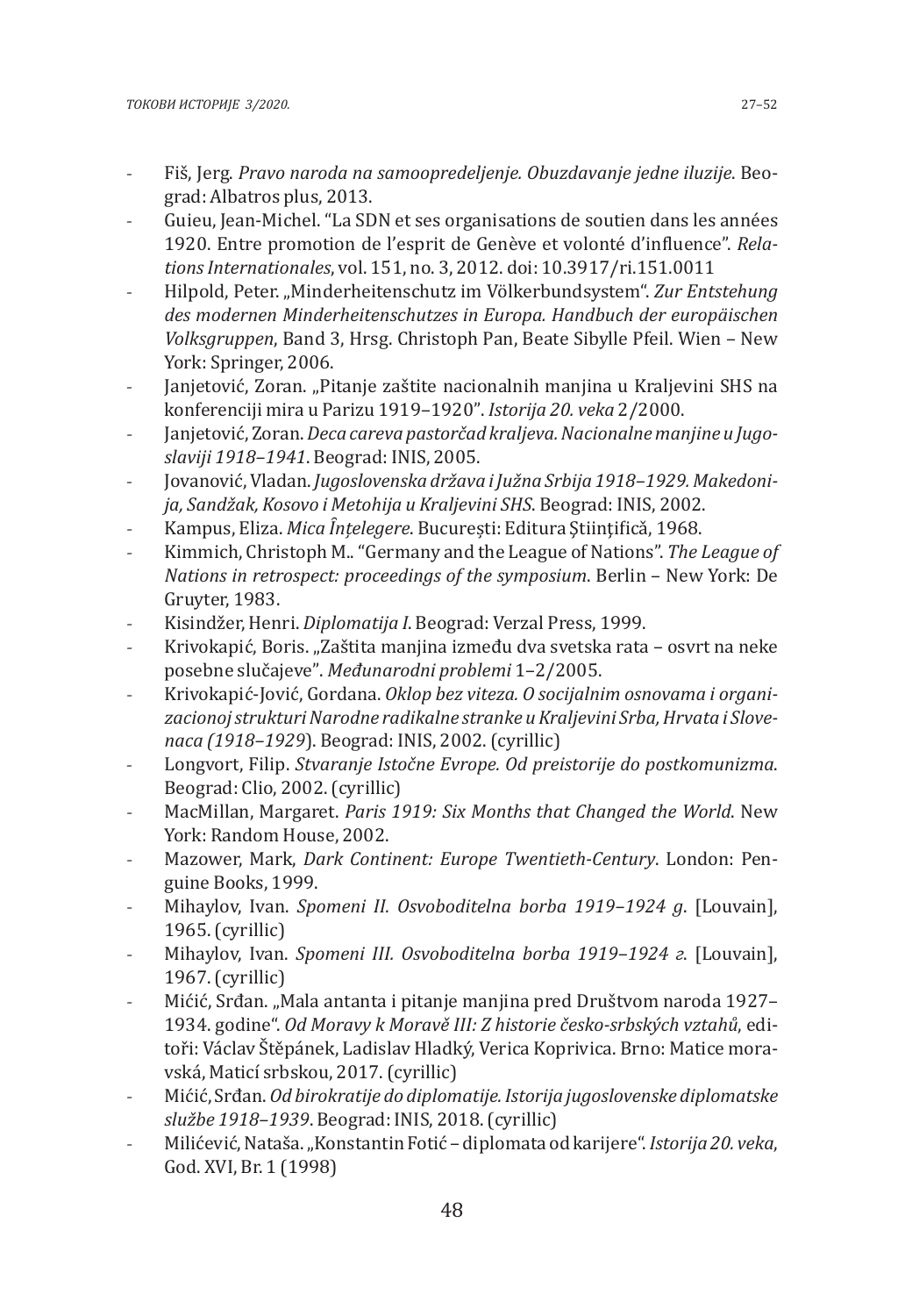- Milojević, dr Milan Đ. *Balkanska ravnoteža: sećanja kraljevog diplomate*, priredili Milena Pavlović, Milan Šećerović. Beograd: Signature, 1994. (cyrillic)
- Mitev, Dimitar, sastavitel. *Ot Skopie do Ženeva. Dimitar Šalev zaštitnik na malcinstvata v Obštestvoto na narodite*. Sofiya: Logis, 2012. (cyrillic)
- Mitrović, Andrej. *Jugoslavija na konferenciji mira 1919–1920*. Beograd: Zavod za izdavanje udžbenika, 1969.
- Motta, Giuseppe. Less than Nations: Central-Eastern European Minorities af*ter WWI*, Volume I. Newcastle: Cambridge Scholars Publishing, 2013.
- Palešutski, Kostadin. *Makedonskiyat vopros v buržoazna Yugoslaviya 1918– 1941*. Sofiya: BAN, 1983. (cyrillic)
- Palešutski, Kostadin. *Makedonskoto osvoboditelno dviženie sled Perva svetovna voyna (1918–1924)*. Sofiya: BAN, 1993. (cyrillic)
- Palešutski, Kostadin. *Makedonskoto osvoboditelno dviženie 1924–1934*. Sofiya: AI "Prof. Marin Drinov", 1998. (cyrillic)
- Pavlović, Кosta. St. *Vojislav Marinković i njegovo doba (1876–1935)*, knjiga druga. London: M. Caplin & Co., 1956.
- Poeggel, Walter. "Die Haltung Deutschlands zur Minderheitenfrage". *Friedenssichernde Aspekte der Minderheitenschutzes in der Ära des Völkerbundes und der Vereinten Nationen in Europa*, Hrsg. Manfred Mohr. Berlin–Heidelberg: Springer-Verlag, 1996.
- Ristić, Ivan T. "Bugarska u politici Kraljevine Srba, Hrvata i Slovenaca (1919– 1929)". Doktorska disertacija, Univerzitet u Beogradu, Filozofski fakultet, Odeljenje za istoriju, 2017. (cyrillic)
- Sierpowski Stanislaw. "Die Stellung Polens zu dem Bestimmungen des Völkerbundes über die nationalen Minderheiten". *Friedenssichernde Aspekte der Minderheitenschutzesinder ÄradesVölkerbundesund derVereintenNationen in Europa*, Hrsg. Manfred Mohr. Berlin–Heidelberg: Springer-Verlag, 1996.
- Seixas, Xosé M. Núñez. "¿Autodeterminación o autonomía cultural? Debates ideológicos en el congreso de nacionalidades Europeas (1925-1939)". *Hispania*, Vol. 58, Núm. 3, 1998 doi: 10.3989/hispania.1998.v58.i200.638
- Sládek, Zdeněk. *Malá dohoda 1919–1938: Její hospodářské, politické a vojenské komponenty*. Praha: Karolinum, 2000.
- Smejkal, Thomas. *Protection in Practice: The Minorities Section of the League of Nations Secretariat, 1919–1934*. A Bachelor's Theses, Columbia University, 2010.
- Šajti, Enike A. *Mađari u Vojvodini 1918–1947*. Novi Sad: Forum, 2010.
- Sandanov, Petar. *Bogatstvo mi e svobodata. Spomeni*. Sofiya: IK "Gutenberg", 2010. (cyrillic)
- Tasić, Dmitar. "Vojno-politička akcija 'makedonstvujuščih' u Kraljevini SHS/ Jugoslaviji 1919–1934. godine". *Arhiv. Časopis Arhiva Jugoslavije* III, 3/2002. (cyrillic)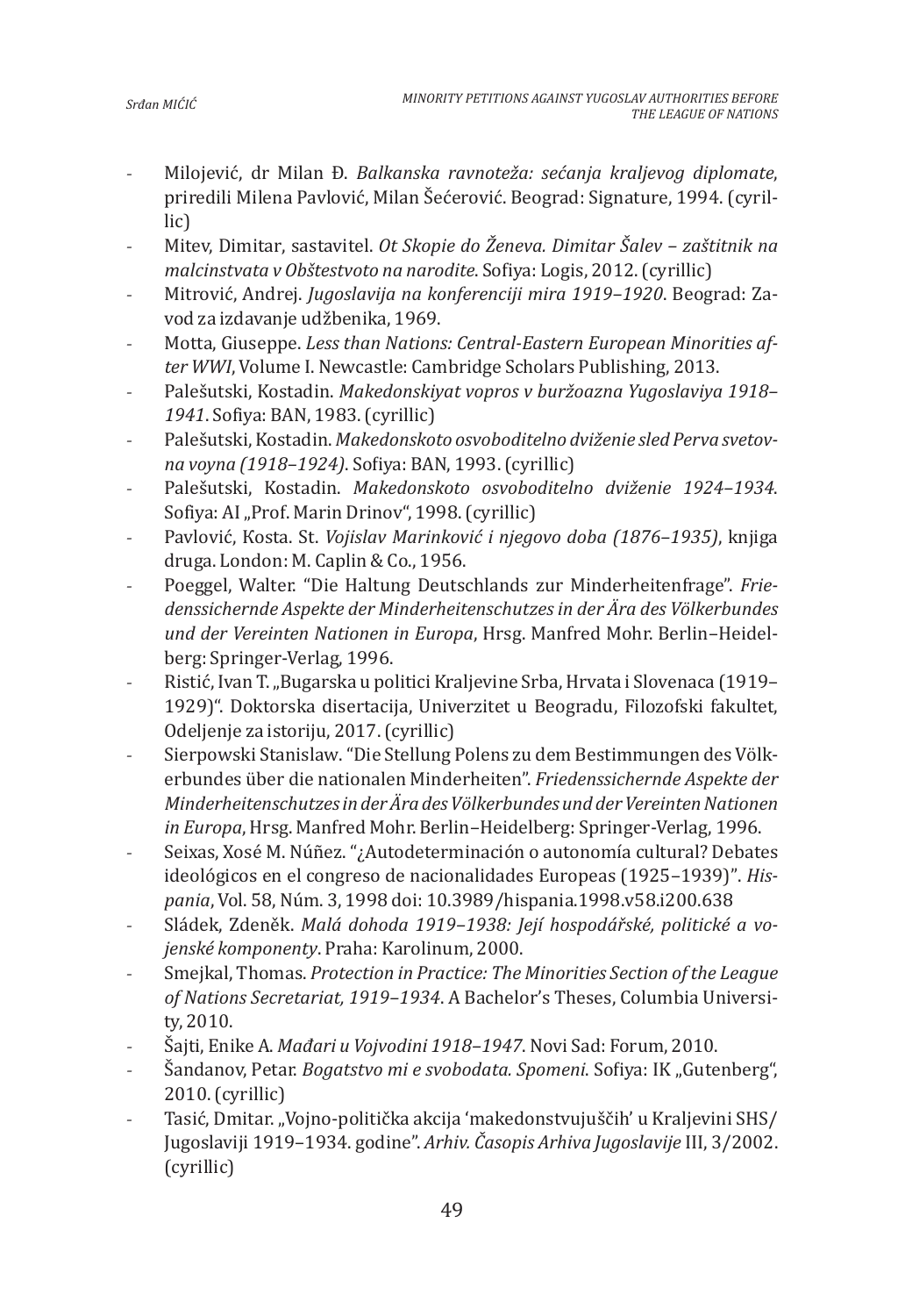- Tasić, Dmitar. "The Institutionalization of Paramilitarism in Yugoslav Macedonia: The Case of the Organization Against the Bulgarian Bandits, 1923–1933". *Journal of Slavic Military History*, Vol. 32, No. 3, 2019. doi: 10.1080/13518046.2019.1646952
- Tasić, Dmitar. "The Macedonian Youth Secret Revolutionary Organisation (MYSRO) 1922–1927: A New Moment in Macedonian Struggle". *Geschichte und Region/Storia e regione*, 28. Jahrgang, 2019, Heft 1 – anno XXVIII, 2019, n. 1.
- Vanku, Milan. *Mala Antanta 1920-1938*. Titovo Užice: IP "Dimitrije Tucović", 1969.
- Veatch, Richard. "Minorities and the League of Nations". *The League of Nations in retrospect: proceedings of the symposium*. Berlin – New York: De Gruyter, 1983.
- Weber, Hermann. "Der Minderheitenschutzes des Völkerbundes". *Friedenssichernde Aspekte der Minderheitenschutzes in der Ära des Völkerbundes und der Vereinten Nationen in Europa*, Hrsg. Manfred Mohr. Berlin–Heidelberg: Springer-Verlag, 1996.
- Zimmer, Oliver. *Nationalism in Europe, 1890–1940*. Basingstoke New York: Macmillan, 2003.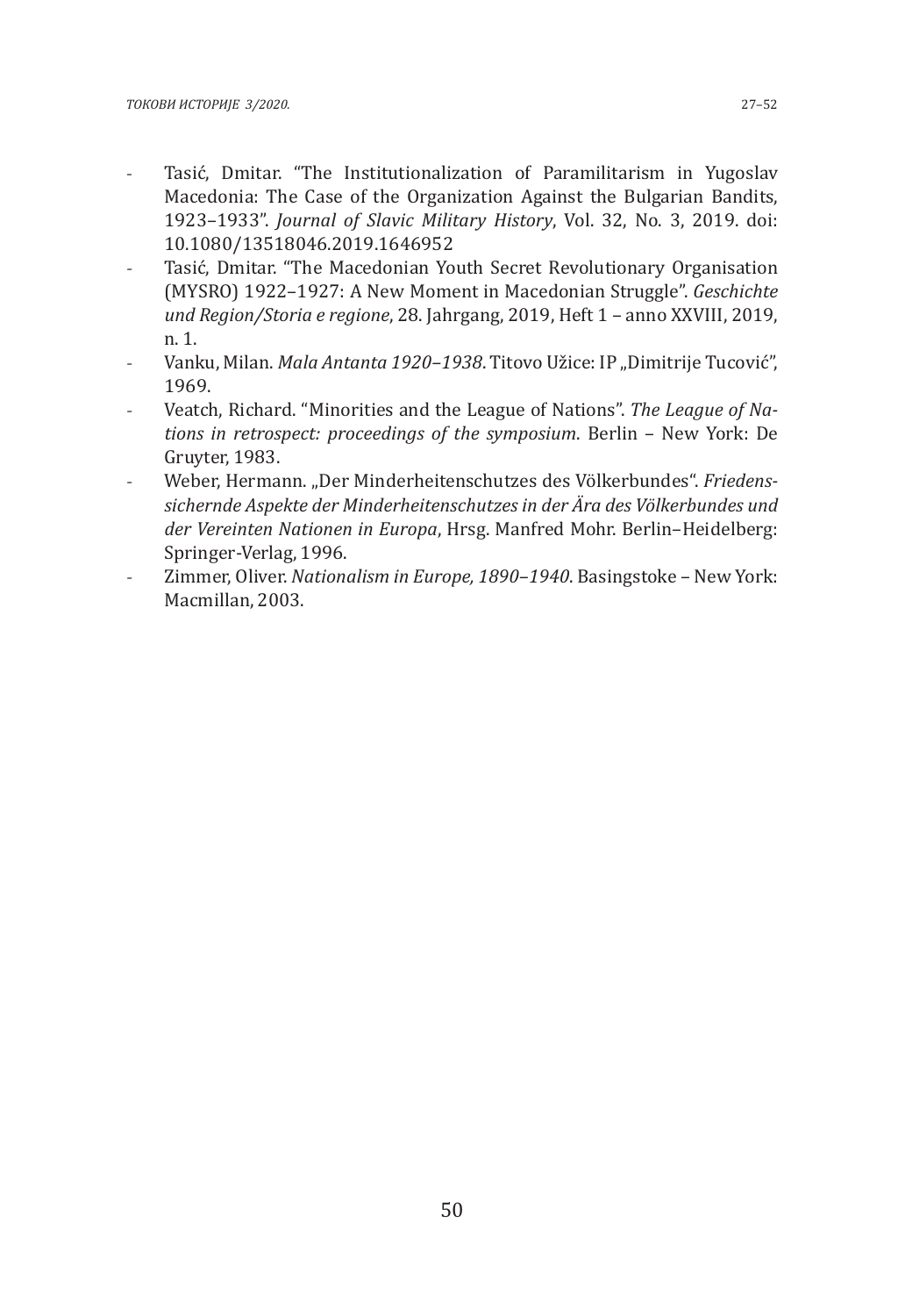#### **Резиме**

Срђан Мићић

## **Петиције мањинa против југословенских власти пред Друштвом народа**

Апстракт: У раду су истражене југословенске тактике у борби против петиција бугарскe и мађарскe мањинe које су подношене Друштву народа и потом промовисане у оквиру Европског конгреса националности. Анализа је заснована на документима сачуваним у Сталној делегацији при Друштву народа у Женеви, која су најрелевантнији извор за проучавање тактика, јер је грађа осталих важних југословенских институција сачувана делимично или фрагментарно.

Кључне речи: Југославија, права мањина, Друштво народа, Бугари, Мађари

Са југословенске тачке гледишта, суштинска разлика у формирању појединих тактика била су средства која су користиле бугарска и мађарска национална мањина током међуратног периода. Постојање мађарске мањине било је признато, она је представљала једну од три највеће мањинске групе, те се није користила комитским ни терористичким активностима. Због тога су њене петиције представљале мању претњу у поређењу са бугарским примером. Југословенска неактивност је била је уочљива све док расправа Штреземан–Залески није отворила ширу дебату о међународном систему. Она је изазвала иницијативу министра иностраних дела Војислава Маринковића, коју је у потпуности подржао стални делегат у Женеви Константин Фотић. Иста дебата је покренула и серију мађарских и бугарских петиција. Основна југословенска тактика у погледу бугарских петиција била је доказивање везе између мањинских петиционара и терористичких акција које су спровођене на југословенском тлу. Главни изазов су представљале петиције које су потписали Шалев, Анастасов и Илијев, некадашњи званични представници локалног становништва. Југословенске институције су морале да промене приступ, те су биле више фокусиране на дискредитацију личности тројице петиционара него на доказивање њихове подређености